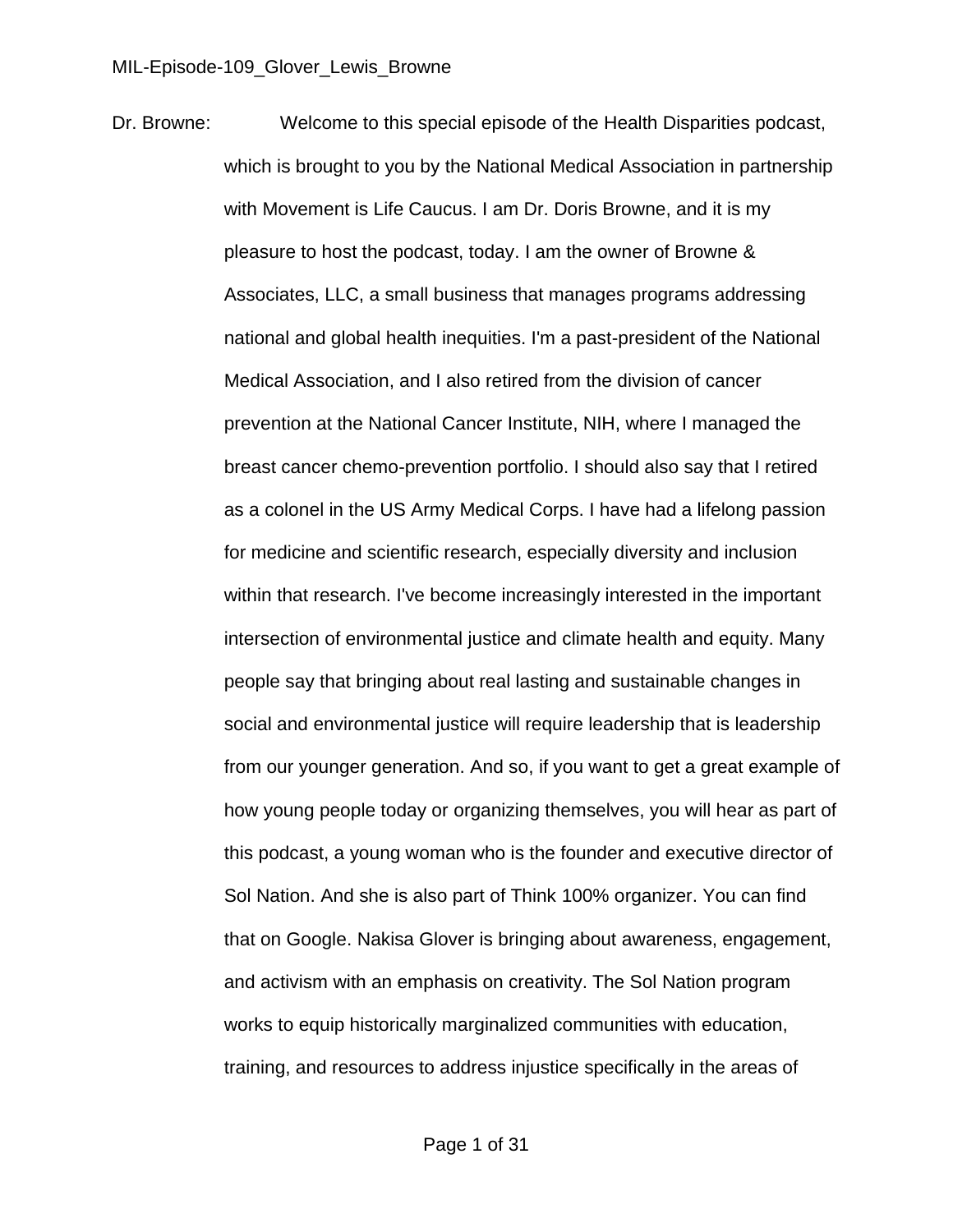climate, environmental and economic impact. Nakisa Glover is really a climate and environmental justice practitioner. She's a thought leader, a technical advocate, and a community engagement expert. She actively developed strategies across activism, films, music, and podcasts to help engage the active and to activate millennials, Gen Z artists, entertainers, community leaders, entrepreneurs, politicians, and other climate experts, even old people like myself. So, welcome, Nakisa. Could you tell us a little bit about your focus and responsibilities at Sol Nation and other programs?

Nakisa: Thank you, Dr. Browne. It's such a pleasure to be here with you today and your audience and the guests that we're joined by. I am excited to have this conversation with your audience and with you, specifically around environmental and climate justice. I'd like to start by just having an opportunity to have a common language. And when we talk about climate justice and we talk about environmental justice, are we using the same understanding of what that means? And for me, my work across the board, no matter what hat I'm wearing, for me, my definition of climate justice is rooted in the understanding that climate by definition is the condition of our land, our air, our water, and our people. Our mainstream makes you think climate is just the weather impacts or the environment that exists around you and how the temperatures change. But we also know how to talk about climate from the perspective of our political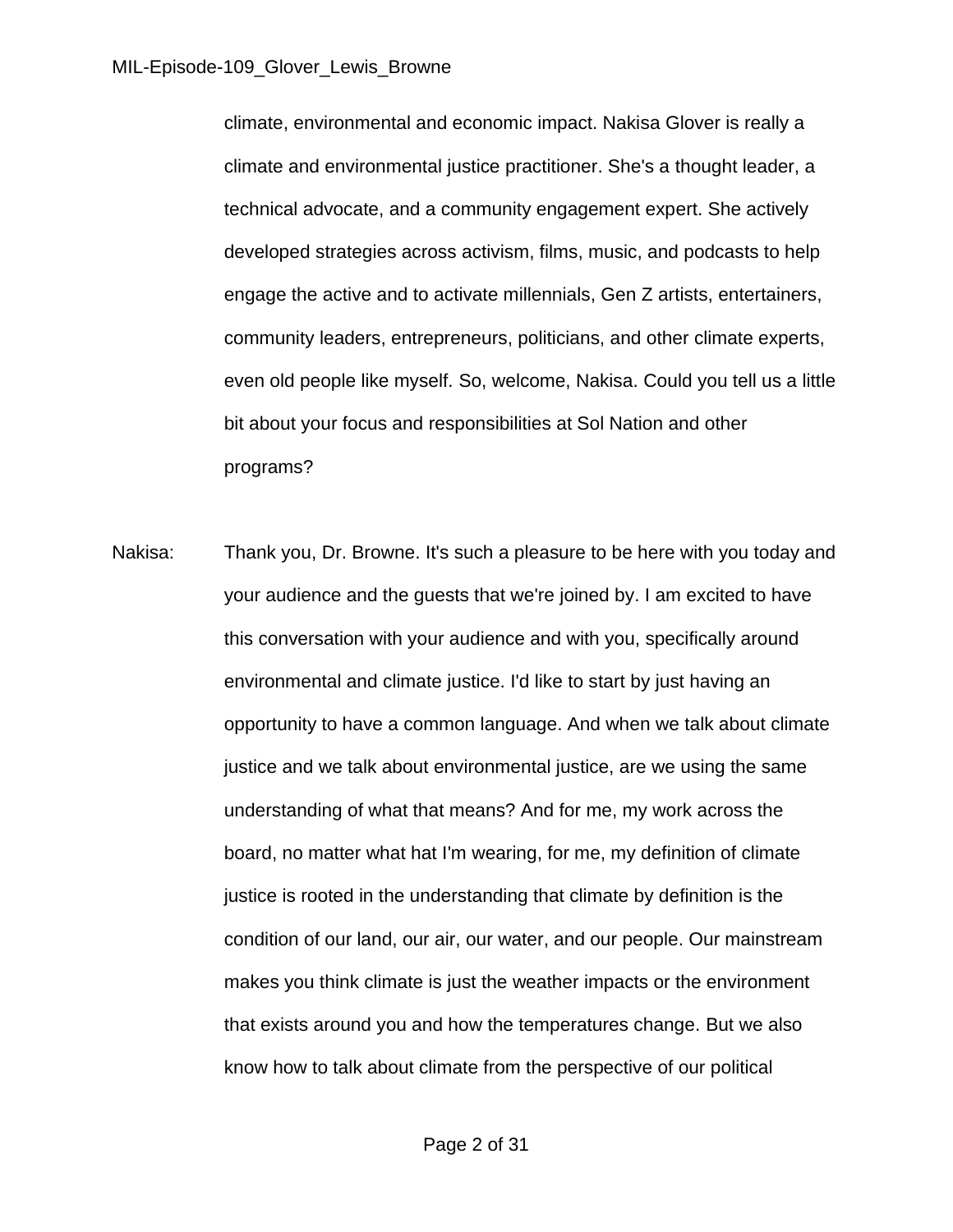climate, our educational climate, our climate for health, right? And so, in being able to be grounded in that definition of climate, being the condition of our land, our air, our water, our people, it gives us the opportunity to make that strong connection of why the environmental movement and the social justice movement, both meet each other. They both need each other because the most harmful impacts are impacting the same communities across the board; no matter if we look at the air that we're breathing or the digital divide that exists. The communities that are most impacted by these issues tend to be black, indigenous, and people of color communities. And we will not address these issues without addressing them, simultaneously. So, thank you for having me here today, and I'm excited for this wonderful conversation we're going to have.

Dr. Browne: Thank you, Nakisa. It is really important for us to have a common language. Thank you so much for that. Our second guest today is Robbyn Lewis. She is the first African American woman ever to represent Maryland's 46 district, an area that covers most of Baltimore's famous waterfront communities. She previously worked for the greater part of her career in global public health, serving with programs as far-field as South Africa and Haiti, mostly leading initiatives dedicated to women's health. And again, we have that intersection in terms of our careers, public health, women's health. So, thank you. She's retained her interest in public health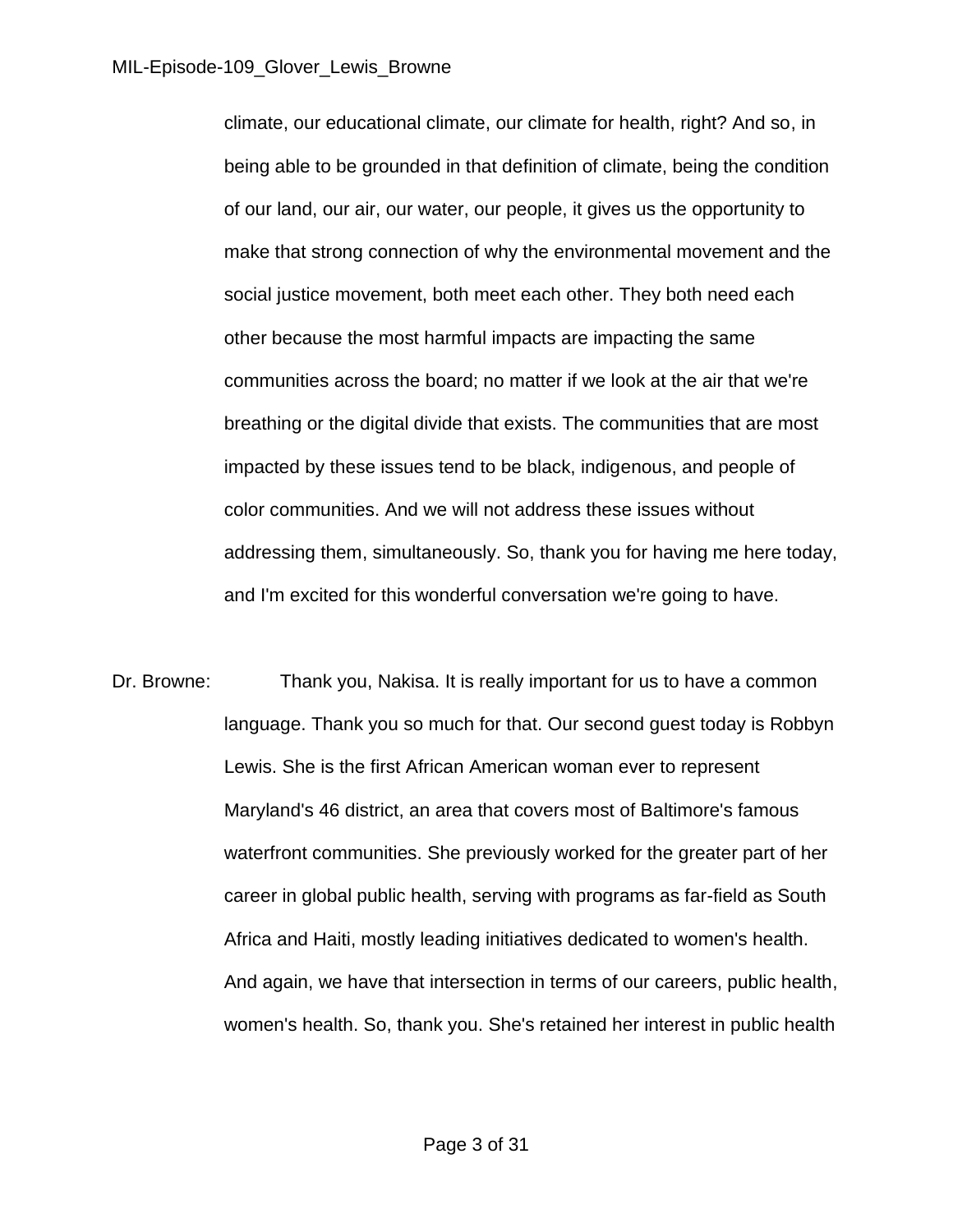as a public servant with additional priorities for sustainable transportation, greening our cities, and making our streets safer. Welcome, Robbyn.

Robbyn: Thank you so much, Dr. Browne. It's a pleasure to be with you. I look forward to our conversation. My name is Robbyn Lewis. I am a state delegate representing Maryland's 46th district. As Dr. Browne kindly mentioned, I like to refer to myself as the first black woman representing the whitest district in the blackest city in Maryland. And what that means is I feel a certain duty, a historic, and maybe even a genetic responsibility to represent the interests of people who've been left voiceless, people who have lost the opportunity to see themselves in their elected leaders in this district. So, it's a heavy responsibility. One that I take seriously, and one that is an honor to carry. I trained in public health and worked in international health on infectious disease prevention in 14 countries around the world, but I was also a Peace Corps volunteer. And I think knowing that tells you most of what you need to know about me, which is that I am not afraid of immersing myself in challenging environments. I have a heart for all people. I speak a couple of different languages that helps me get closer to people who are different than I am. And most of all, I have a sense of responsibility to my neighbors to make our shared environment a better place. When I became a state delegate four years ago, after having spent a career in international health, I brought all of my experiences with me as a black woman and an African American, as a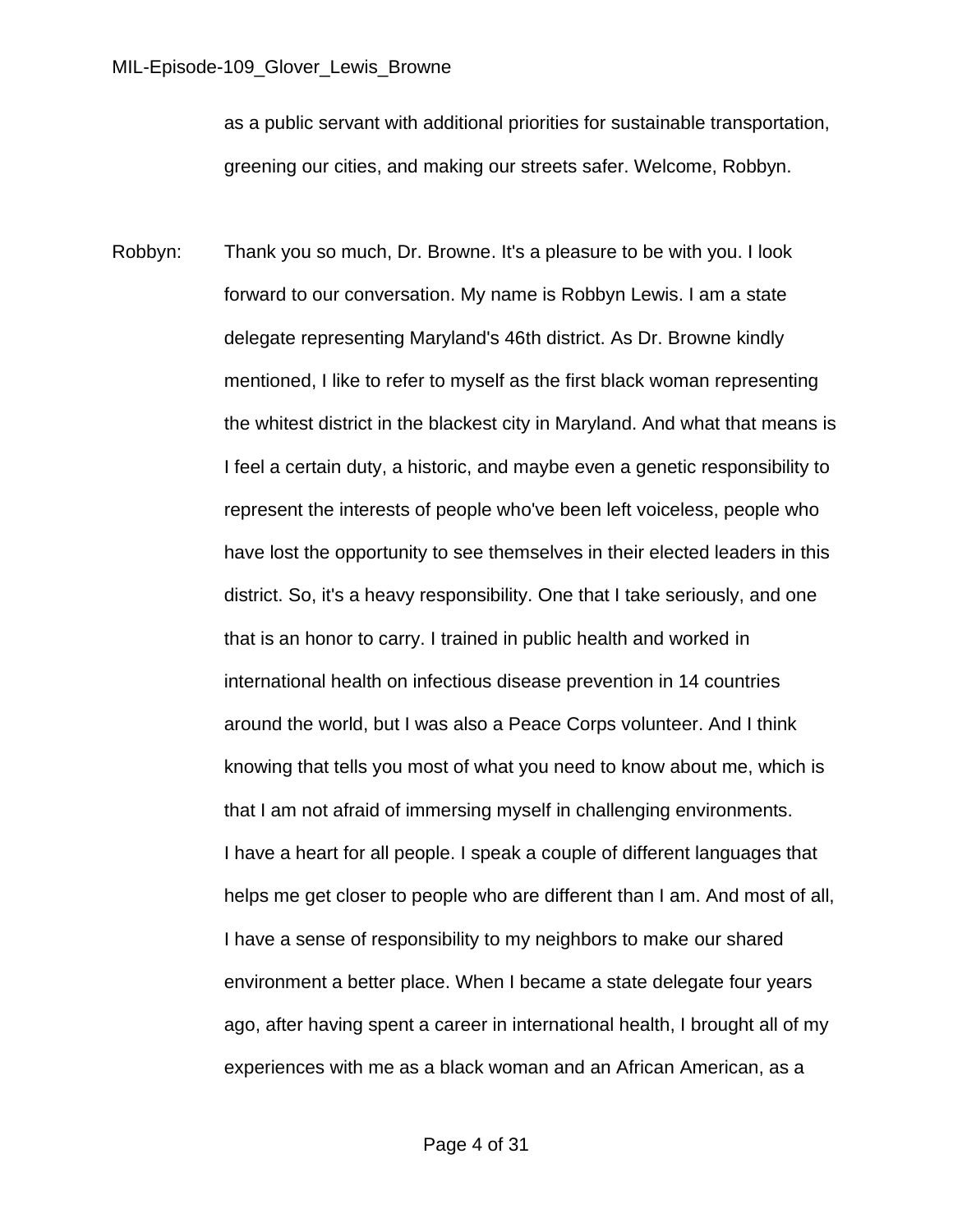health professional, and as a resident of Baltimore City, which is a classic example of the living impacts of historical racist ideology and racist public policy and living here in all of those intersections has been a perfect confluence of factors, like I was born for this. I was born in the immediate aftermath of the passage of the Civil Rights Act. My family benefited from the passage of the fair housing act in 1967 so that I was able to grow up in a mostly white suburb in Indiana. And we know that the most powerful force opening doors for development is access to housing. And the black middle-class in America became possible, in part, because of the fair housing act. I'm a beneficiary of that. So, I really feel a sense of responsibility to serve. And the timing was just right. So, I look forward to talking with you more.

Dr. Browne: Thank you so much, Robbyn for such wonderful comments. We had the first discussion, a podcast that was about the impact of climate and environment on health, Episode 101, and our Florida physician, Dr. Cheryl Holder and Elise Tolbert from the Climate Action Campaign explored some of the devastating ways that climate change is exacerbating health disparities. We've learned how a warmer climate makes it harder, but in a community that relies on air conditioning to maintain a healthy environment and makes physical activity outside in the summer months, unbearable, particularly for our older residents. And we know and have the feel of that, that just happened this year with the trends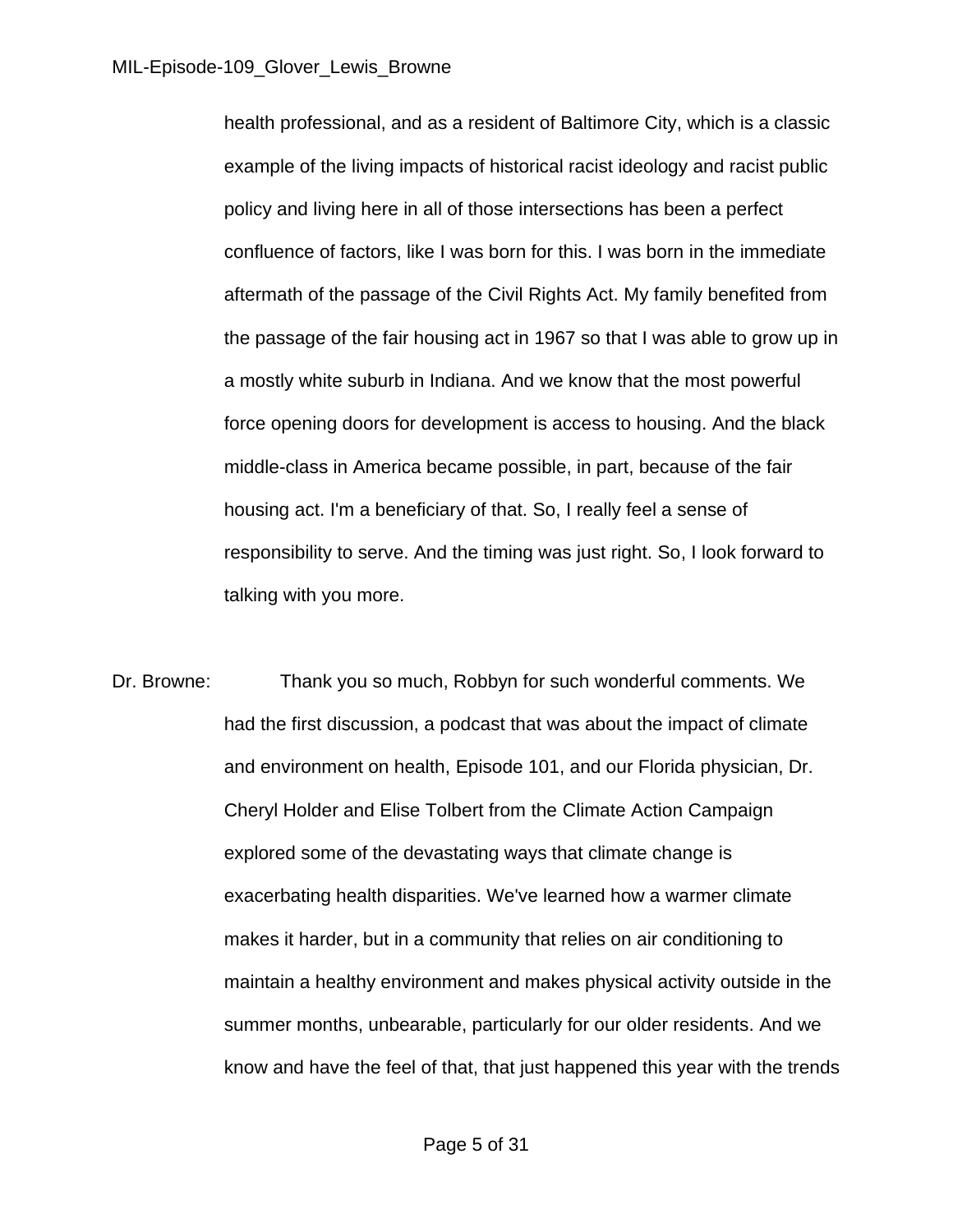in the South, in the Pacific Northwest, as well as even here in our areas. And so, as we discuss how a hotter climate in an urban environment reduces our air quality, it exacerbates asthma and chronic obstructive pulmonary diseases.

Dr. Holder made the case that every physician and healthcare stakeholder should consider environmental determinants of health as an integral part of the social determinants, as well as health outcomes. And I would say not only environmental determinants and social determinants, but sociopolitical determinants, because we know our policymakers' impact very strongly our health outcomes based upon where our people live and work and play and pray. So, today we're going to focus on the importance of our grassroots and community interventions and share some examples, which our guests have been involved in, as to the great impact of the environment on our health. Nakisa, I know you are very much engaged in several grassroots programs that are focused on environmental justice and working very much from the bottom up to combat the structural racism that is often baked into our environmental justice issues. So, could you give us a couple of examples of initiatives where people have organized around to dispel these programs?

Nakisa: Thank you for that question, Dr. Browne and, you know, I sit with the term bottom-up and what that really means, and who's on top when we say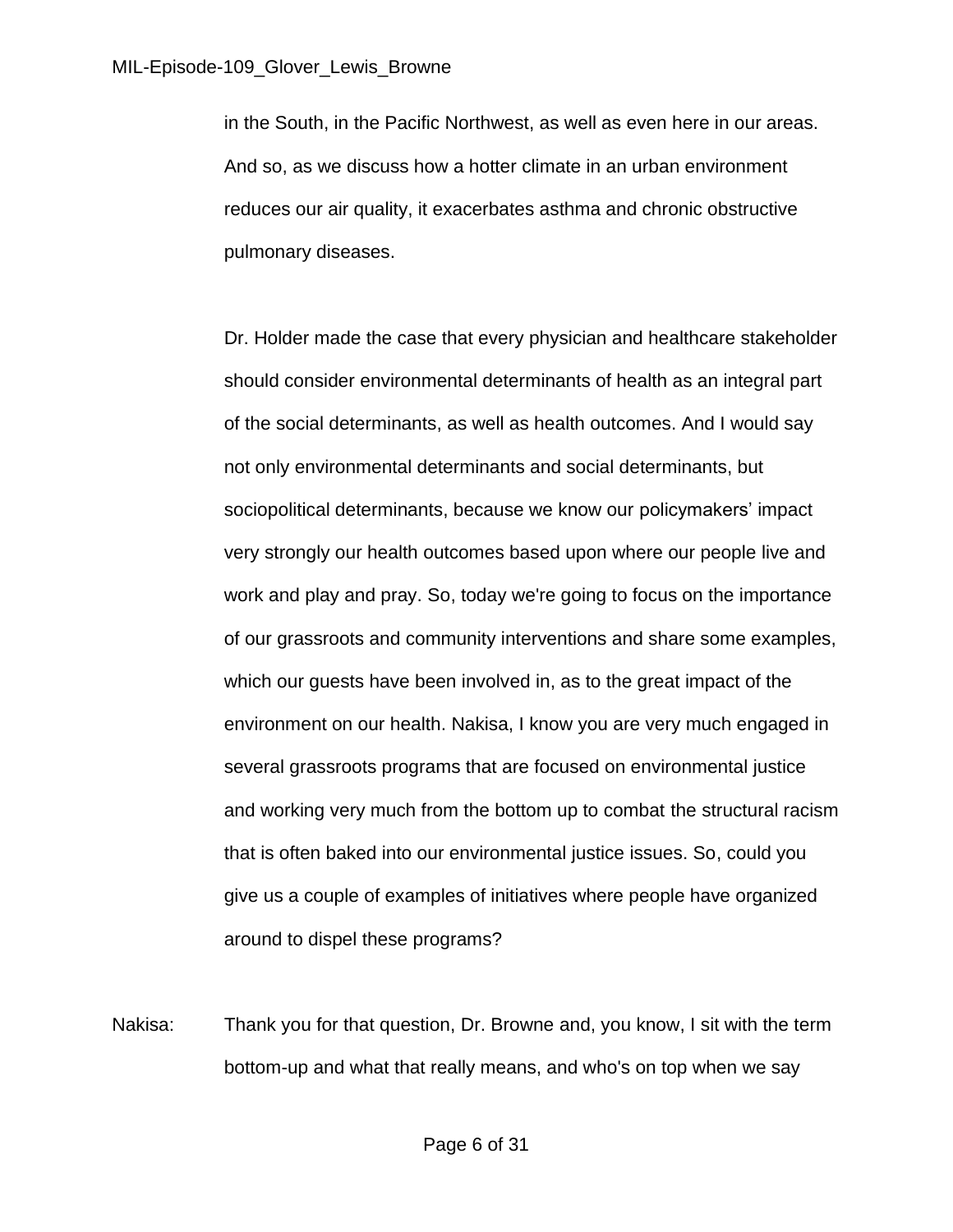that? I'm really, appreciative of what Robbyn said when you identified your community as your neighbors. And that's what we are all really are in our existence. We are neighbors in this human experience. We are a part of a community. And so, I think being able to even look at what that narrative says when we're organizing from the bottom up, or we're engaging from a place, sometimes it can be misconstrued as a place of less than, and really, it is a place of underinvestment under resource, lesser access to the infrastructure, resources, power, and education to really be in being a sustainable and regenerative community. So, I start my response with that is in challenging everyone to think about when we say a bottom-up approach. Who is on top if it's a bottom-up approach and where do you exist and fall into that paradigm? Right now, people are picking up the pieces of their lives in the wake of Hurricane Ida and Hurricane Ida left a trail from Louisiana all the way up to New York. What needs to be said about that is that it's not a naturally occurring event. It is an extreme weather-related event exacerbated by a changing climate. When we talk about environmental justice issues, unfortunately, our communities are not dealing with these issues in isolation or one at a time because that same community that is dealing with the aftermath of Hurricane Ida is also faced with the toxic pollution that exists in Cancer Alley in Louisiana, also known as the home to the petrochemical industry, which produces plastics and it increases the levels of pollution in the air that community members are living next door to. And so, that is a huge fight in the wake of a pandemic,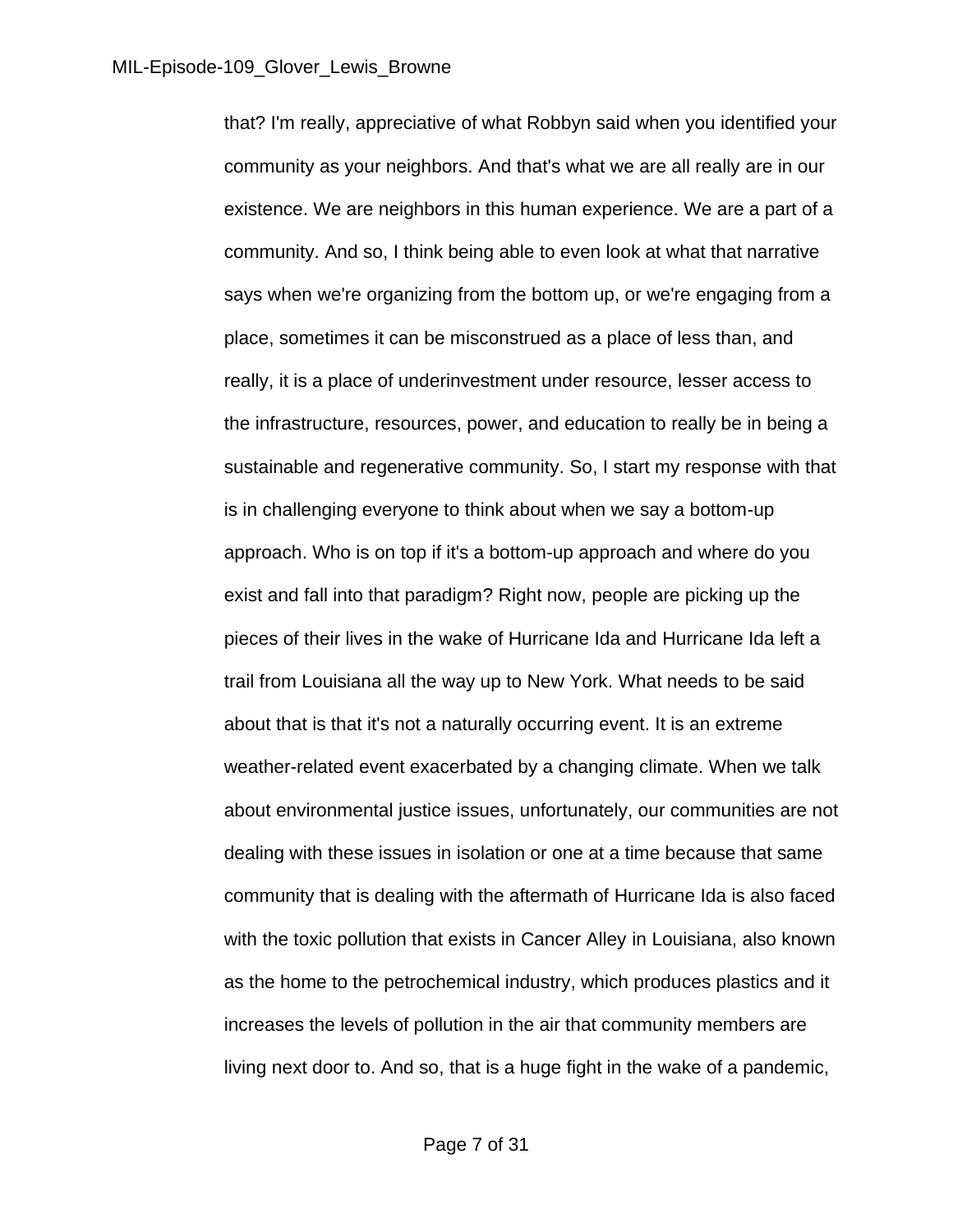in the wake of a devastating hurricane and that's not the only story. I'll speak more local to my home. I'm in Charlotte, North Carolina, and earlier this year, Colonial Pipeline made the news. Hopefully, everyone remembers because we get so much news that it's one extreme event after the next. But if you'll remember earlier this year with Colonial Pipeline, they were in the news because of a ransomware attack. Everybody knows about Colonial Pipeline in the news and the gas shortage with people not being able to stock up on gas to fuel their cars. Well, this same entity while they were faced with this public-facing ransomware attack is the same entity that was leaking and has been leaking in my back door. It's not even a 15-minute drive from my home, personally. And so, if we're talking about environmental justice, I think this is going to be the key, the real sticking point, environmental justice is social justice. Environmental justice is directly related to your work and everything that you do day in and day out as you are making diagnoses occurring in a patient. We've got to talk about it from a cumulative impact perspective. We've got to talk about it from the social determinants of health and the environmental determinants of health. And as you said, Dr. Browne, the sociopolitical determinants of health, because we have people playing politics with our lives. People are making political decisions in the interest of financial outcomes instead of our livelihood. And so, what does it mean to embrace your gift? As people, apart from the medical community, embrace what that means for the community and to be able to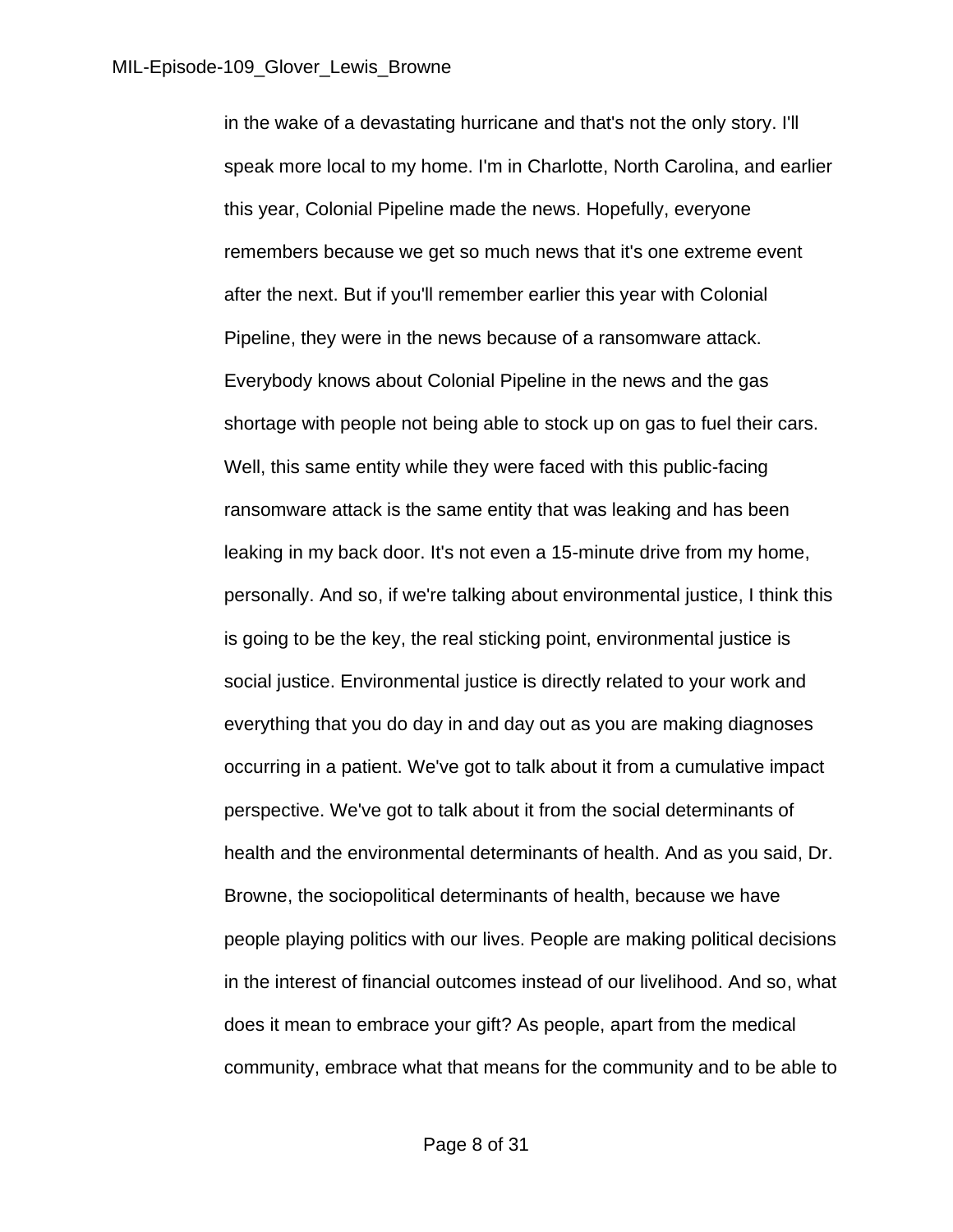connect the dots and translate that's the gift that I would say, being able to be a translator of the symptom and the connection to the issues. Of course, I'm going to have cancer if I'm faced with multiple polluting industries and my city council says yes to the next one that offers the promise of jobs in the community. We need our medical professionals and our people in the medical industry to advocate for our health more than just when you see us inside the doors of your office or the doors of your hospital.

- Dr. Browne: Thank you so much. Clearly, the challenges are there, and as you talk about the environmental, social, and sociopolitical impact, it is really, an economic issue. Talk to me a little bit about organizations that are there trying to make a difference in stimulating our legislators to bring about change. We recognize the complexities of the issues, and we know if we are not able to sit at the table, and I think it was Congresswoman Chisholm that said we may not have a seat at the table, but we have to bring our own chair so that we can be there. So, can you give us an example of any existing environmental organizations that are helping to challenge the colonials of our community?
- Nakisa: The thing about it, Dr. Browne, is the reason why you probably, if you're listening and you can't think of one, it's because these groups are often doing the work, they're under-resourced underpaid, and overburdened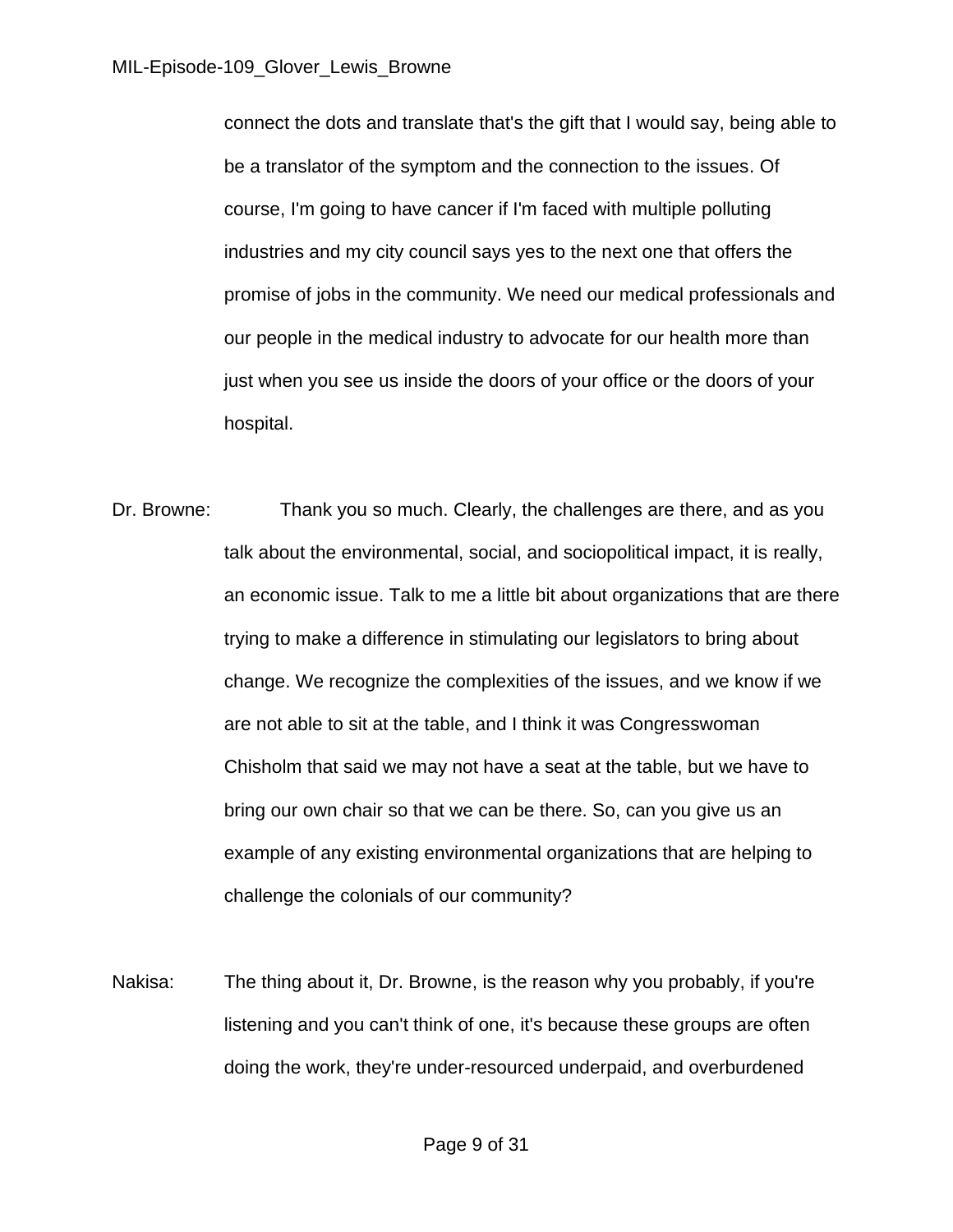with the number of issues that they're focused on. It wasn't a direct path to engage in environmental justice. Having come from a corporate background, having come from after leaving corporate into a more of a big green-type organization, it wasn't the easiest thing to navigate, again, because the big green organizations of the world, have a lot of resources and a lot of money and they're the ones that are seeking out the smaller organizations that are actually doing the work to achieve their goals. So, those organizations are going to be, and I, again, appreciate Robbyn mentioning the term neighbors in this conversation because these are our neighbors that are doing the work that is not necessarily who you see when disaster strikes like every one of the big organizations, in many ways they serve a purpose, but if you're talking about direct on the ground relief or direct on the groundwork to plug into, it's going to be those lesserknown organizations like Down East Coal Ash Coalition or Black Voters Matter. Although, Black Voters Matter is gaining prominence, not everybody in my circle knows about Black Voters Matter, but they're directly addressing policy in their work. It is the hip-hop caucuses of the world. It is the Sol Nations of the world. What I like to reference is that sweet spot. I'm not sure for you all what kind of hours you're keeping if you're listening to me, but let's go with the traditional, oh nine to five. I don't even keep a nine to five anymore, but just for this example. Many of us were taught to go to school, get a good job. When you get a good job, you get a great family, and you get a house and that's the end of the story.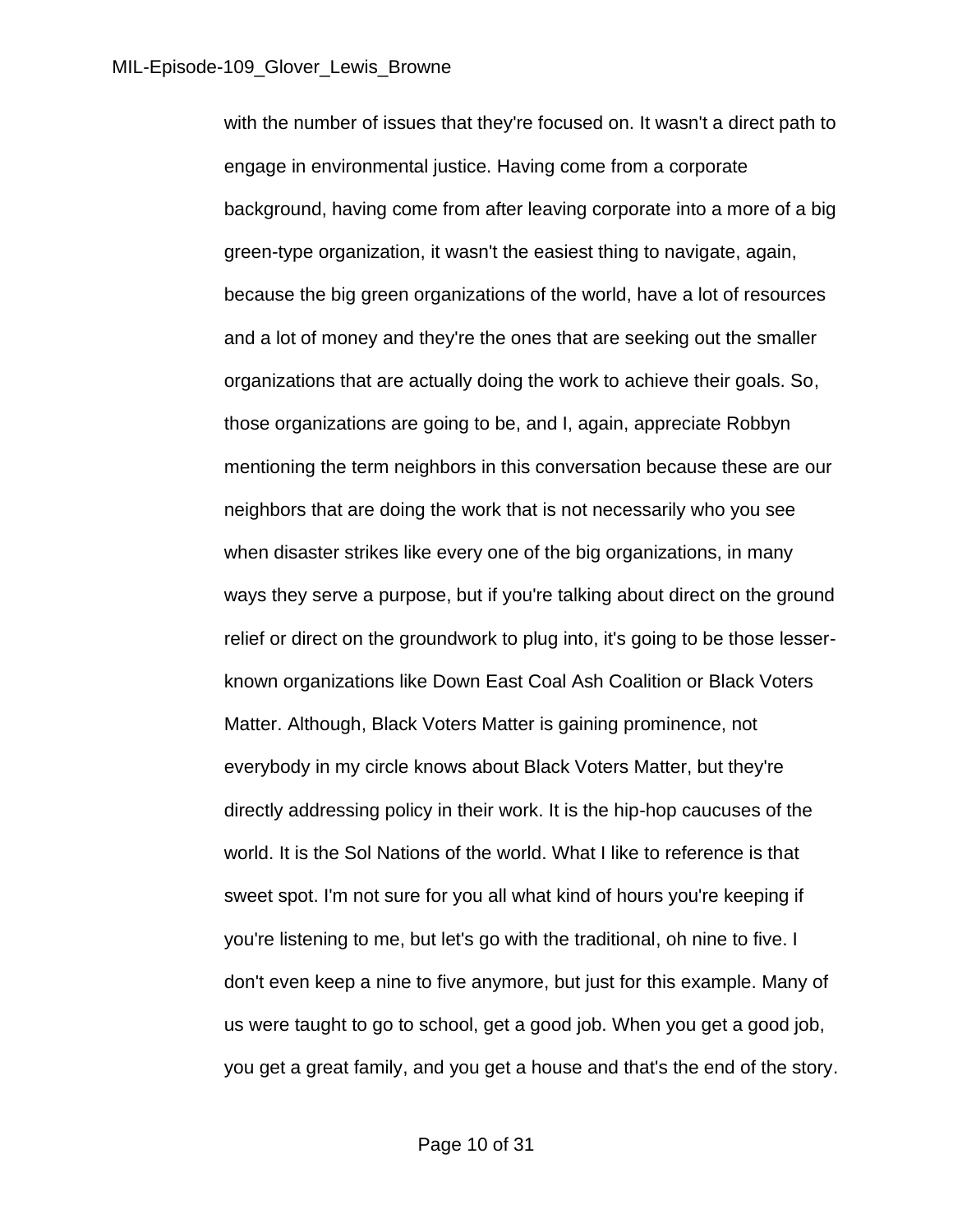You're living the American dream. What happens in that sweet spot between the time you get off and the time you get home, is where change is happening, is where people are asking and needing your voice and your gift in these spaces. Your expertise is needed and wanted. And so, what are those communities in your neighborhood that are speaking out on environmental justice issues? And if you can't find any of them, then there may be an opportunity for you to be the one to create it. But there's a whole community of people that are committed to environmental justice work, are committed to climate justice work, and are really, engaged in real solutions for climate justice and environmental justice. And one more that I want to make sure I mention as a great starting point of where people can plugin if you're excited about this conversation around environmental justice and how to go further because that was me. I was excited from the beginning and wanted to know more and wanted to know how to plug in and best be of service to my community. And one example that I would start you off with would be the Red Black and Green New Deal. They had a summit earlier this year that is putting forth a black climate agenda. And this black climate agenda is rooted in six pillars. And those pillars are of water, of energy, of land, of labor, economy, and democracy. And with this particular one that I'm plugging, it is a commitment to life, and it's a commitment to real solutions and being aware of the false solutions and dispelling the myths around false solutions.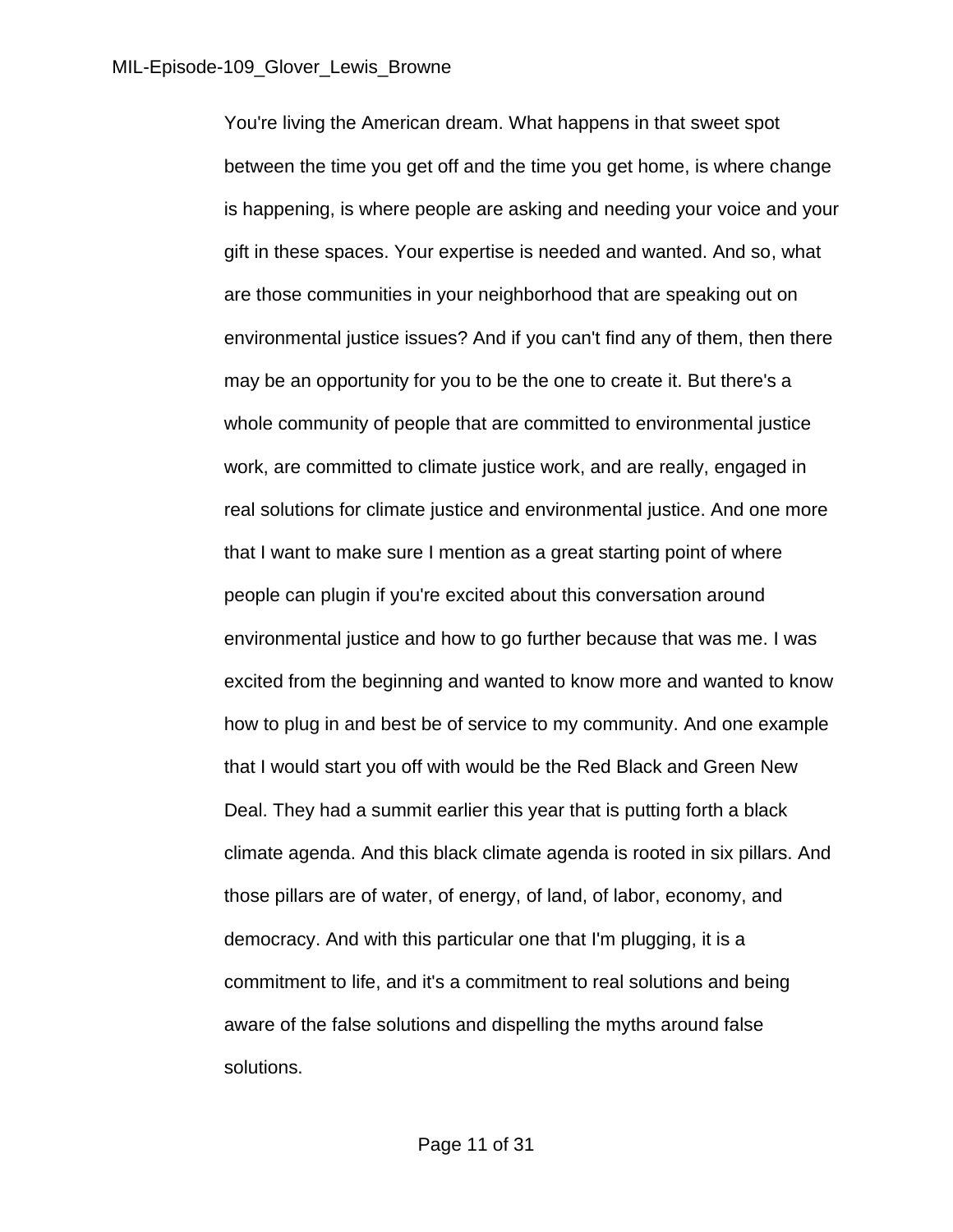- Dr. Browne: Thank you again, very exciting. And no, we're not leaving Robbyn out because she has been involved in things, and as a legislator, she is out there stirring up the good trouble. So, Robbyn, I understand that you have been involved with an initiative called Livable Streets Coalition in your own residential area of Baltimore. So, could you tell us how this initiative came about? What changes have they been targeting? How have you been engaging with different parts of the community for this effort?
- Robbyn: Thank you, Dr. Browne. While Nakisa was talking, something, she said reminded me of a saying my father was fond of. My father used to quote Booker T. Washington. What he liked to remind us, was that no matter where our dreams might take us, and no matter how far I wanted to travel in the world, he said, lay down your buckets where you are. And that was a famous quote from the great Booker T. Washington, who advocated for black people to take their lives and their destinies into their hands. I think what my dad was trying to say, don't cross an ocean to look for people to help. Go outside and check on your neighbor. And that's what he did in his 44 years of medical service. He was a physician and a Meharry Medical grad. And that's what I tried to do as a delegate.

 So, here's what happened, Dr. Browne. I looked outside my community, I listened to my neighbors and what I heard was a very loud and persistent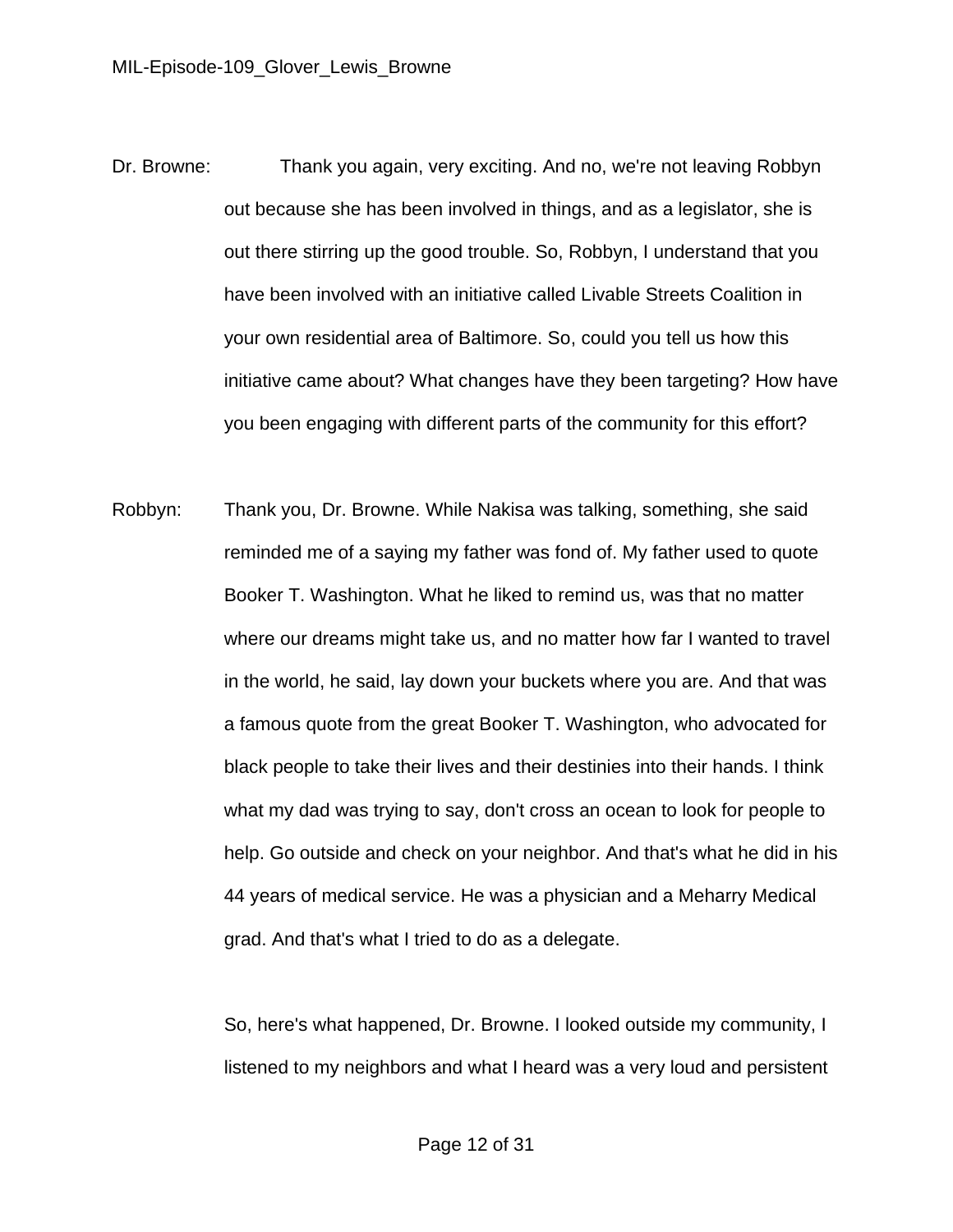cry for changes in the conditions on our streets, with regard to walking and accessing transit. What I heard from my neighbors was we don't feel physically protected walking on our sidewalks or crossing our streets. And this is not about crime, which a lot of people like to obsess about when they talk about black folks and black cities, which Baltimore is, it is not about that. It's about the sense of enclosure and physical protection and confidence you have in moving from space to space. My neighbors are crying out for the traffic to slow down. The same cry was coming from neighborhoods that had different complexions, by the way. Now, the Livable Streets Coalition is a network of neighbors, organizations, and advocates that are affected by high-speed traffic that rushes through densely populated city neighborhoods, neighborhoods that are predominantly African American and Latino.

 The reason that these high-speed roads race through these densely populated historic neighborhoods more than a hundred-year-old neighborhoods is why, because of the history of racial segregation policy in Baltimore City, the vestige of racial redlining, the high-speed streets in the area where I live, Fayette Street and Orleans Street are literally the physical vestige of a racial red line, a designation that separated one neighborhood from the other on the basis of race. That difference in racial population was codified in laws that said that black people can't own property where more white people live. It also excluded Jewish people and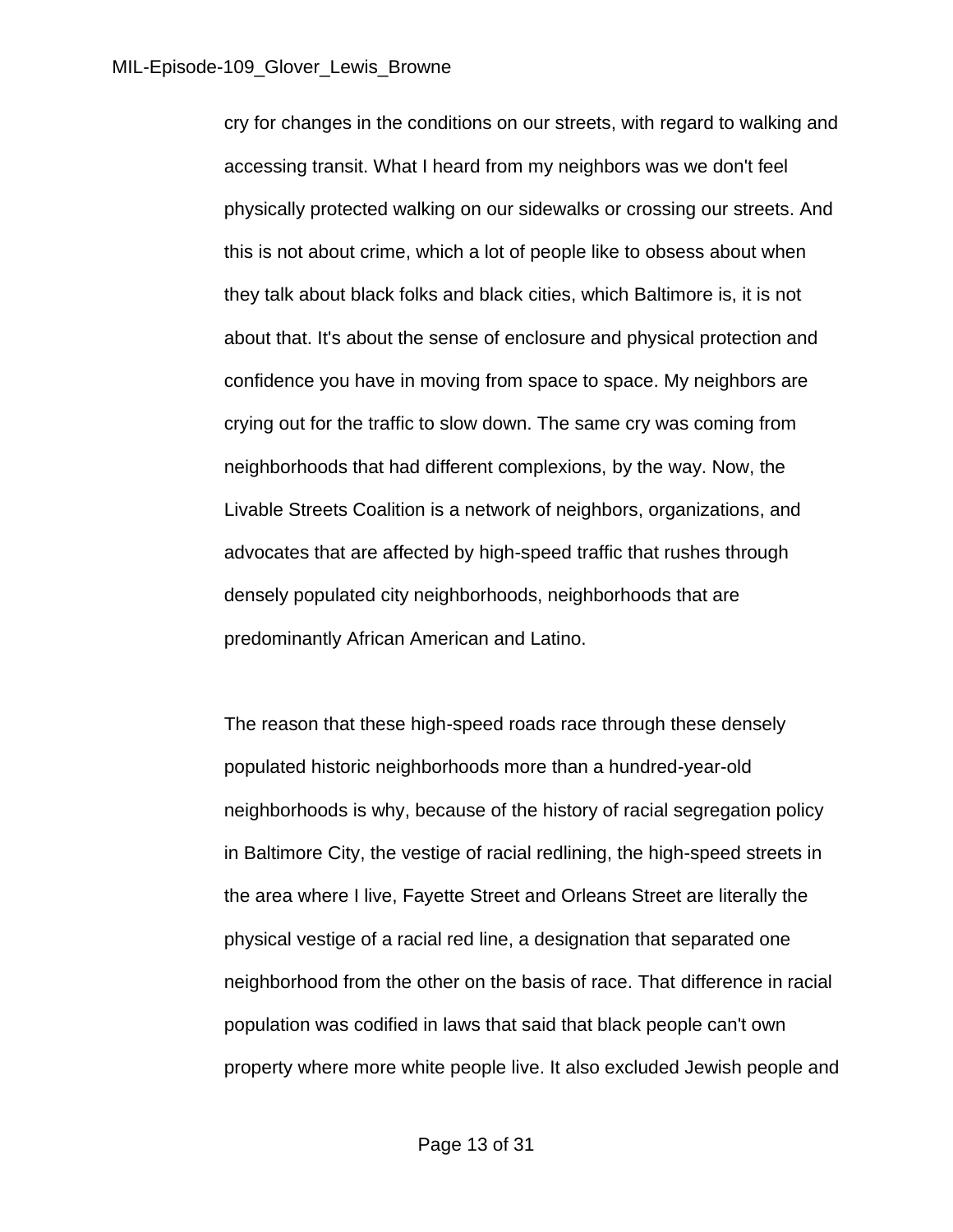Native Americans and Latinos, but black people were the focus of the purpose of those laws and policies that were invented here in Baltimore City. They were piloted, tested, and perfected here. And here I am a hundred years later living in a neighborhood where my black and brown neighbors are getting hit by cars at a greater frequency than white neighbors. Why? Because of this vestigial historic shadow. The reason I decided to form the coalition was that neighbors who were asking for help, who were asking to slow down traffic and make our streets more walkable, had different, how do I put this, different drives and different senses of agency and power. On one side of the red line where the neighbors are predominantly white and college-educated, the cry for pedestrian-friendly streets came in a very, you know, organized, grounded, and assertive manner directly to me. On the other side of the red line, were African American families predominately. I had to go to them to ask how they felt. So, rather than do what's normally done where the squeaky wheel gets the grease, where residents who are most politically active and organized get the most attention. I wanted to make sure that if I were to engage in an effort to improve street conditions that I would do so with a full understanding and buy-in of everyone affected. So, I crossed the streets. I crossed the highways that divide these neighborhoods, and I did a doorto-door survey, knocked on over 400 doors, talked to over 200 neighbors, African American neighbors, and I asked them if there's one thing you could change about the street where you live, what would it be? Some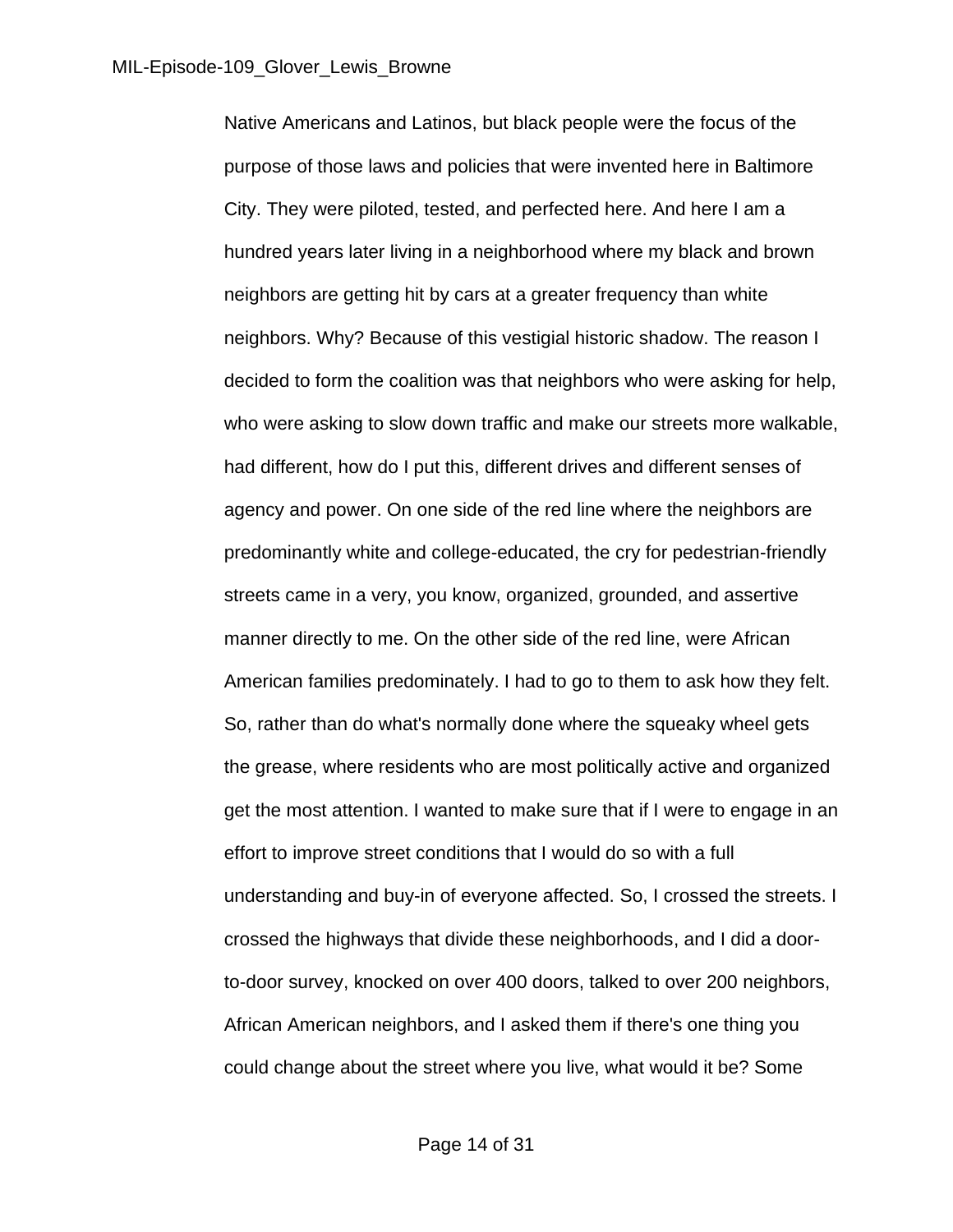people might expect that I hear about crime. Some people might expect they yell about schools, but no, the number one most frequently cited answer was slow down these cars. That set me on a path with black folks asking me to slow down cars in a city with high rates of lead poisoning, disproportionately affecting black children, with the highest rates of pediatric asthma in the State of Maryland, underfunded schools that these black folks said to me, do one thing for me and that's slow down these cars. I decided that was what I had to do in doing so it required me to figure out a way to bring these disparate, somewhat alienated neighborhoods together to stitch across the racial red line, that historic divide, the highways that harm us and bring people together so that they understand, number one, you all want the same thing. You all want better street conditions. You want safe places to walk. You want your children to walk to the local public school. You want your granny to get over to ALDI's without being mowed down, which literally happened to a neighbor of mine, an 80-year-old African American woman was mowed down crossing the street. You all want the same things. So, if you join your voices and use me as an instrument for your will, you're more likely to get what you all want. So, I created the coalition, really forced neighbors to come together, drew in various partners, local, small nonprofits, big nonprofits, like the AARP that has a national livable streets program that's connected to their aging-in-place initiative. You can't age in place, if you can't cross the street to get to the ALDI's, right or whatever grocery store. AARP brought in the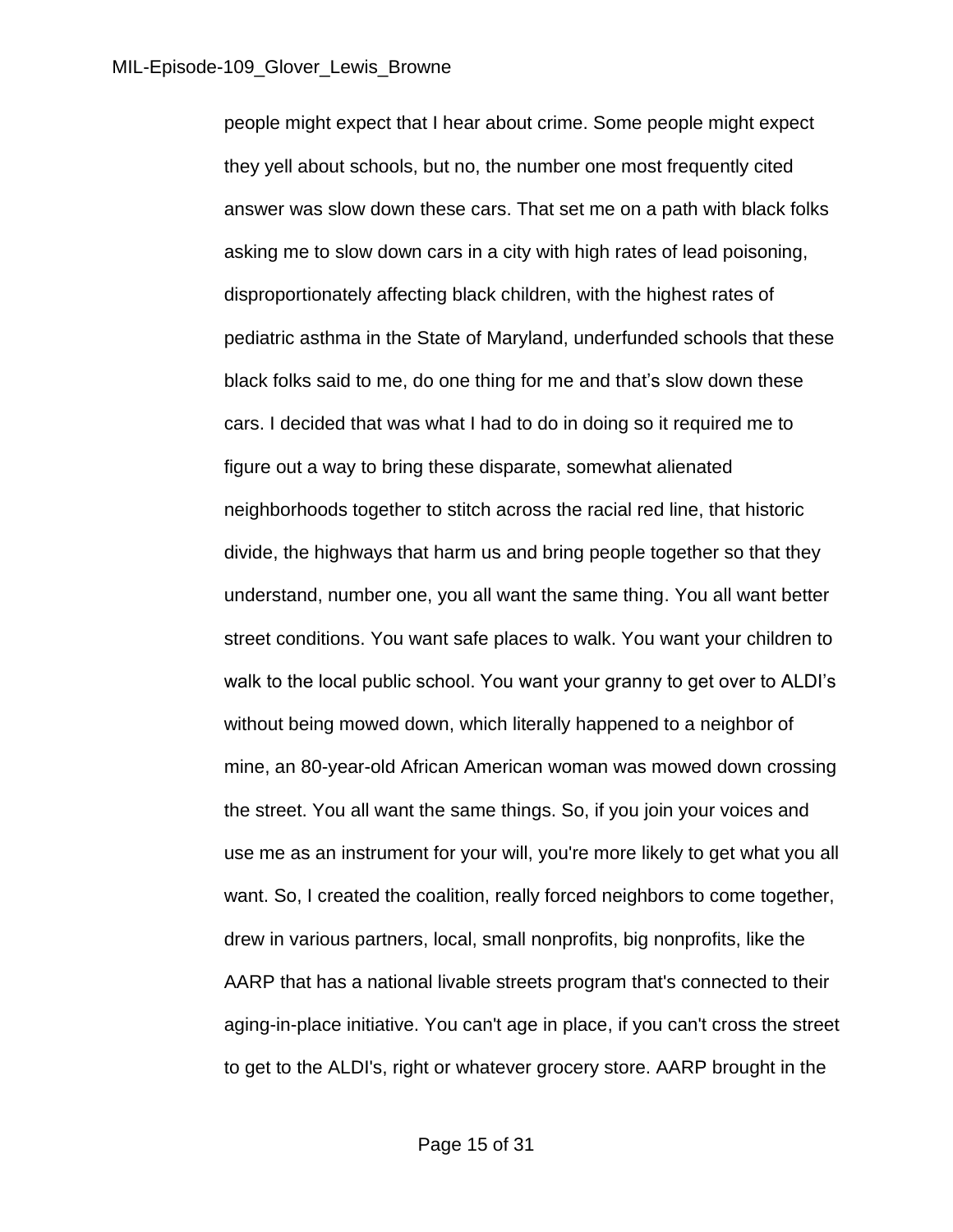National Federation of the Blind, their partners, because accessibility to safe sidewalks, bus stops is essential to the independence and selfdetermination of people with visual impairments and others. And local schools, elementary schools are like, we want our kids to be involved in transforming their own streets, their own community. So, coalition, we start meeting, we start talking, people who've never seen each other sitting across the table, pre-COVID, looking each other in the eye and listening to each other's stories and deciding that, in fact, we have the power to change our streets by expressing our will, you know, elected officials willing to hear us and she's bringing on other elected officials as well and all the partners.

So, what we've got is what I hope will become a movement. What I hope will grow and has the promise of growing into some things citywide. What we want to do are a couple of small projects to build on the tools we already have at hand, the policies and structures that we already have and allies we already have; slow down traffic, make intersections safer, prioritize bus stops, and put in the hands of residence, of our neighbors, the tools to change their physical space. But this is radical, Dr. Browne, because what this means is, in a city that's been crushed by the weight of history, where black people have been denied self-determination where black and brown folks today, we have so many immigrants in our city, where they are denied the ability to live in healthy spaces, where all of a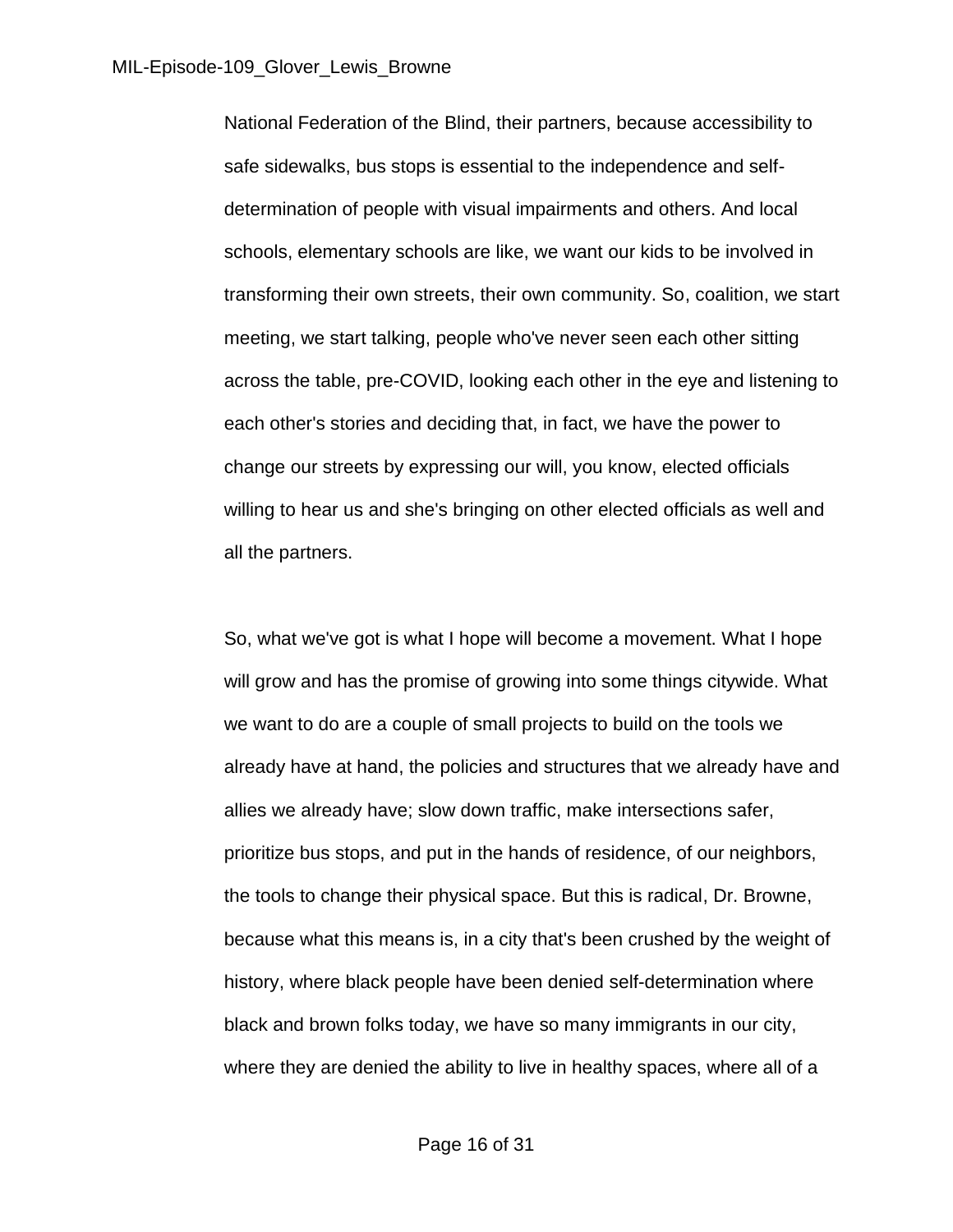sudden now we may have a mechanism, we're turning that completely around. We have an opportunity to untangle the cumulative impacts that Nakisa was talking about. Its policy, its economy, its culture, it is the environment. All these things tangled together in a web that denies black and brown people. The right is a healthy lie. We do that by starting with the street.

- Dr. Browne: Thank you so much. Let me just ask one question. This is a fantastic idea that you have joined neighbors from across the red line to address an issue that is really, important. Can this complex issue become sustainable in working on maybe other issues from the environmental area, maybe cleaning up parks? Is that something that you might be able to address in terms of sustaining this and making it wider?
- Robbyn: Yes, that's a great question. The sustainability of these sorts of grassroots initiatives is always the question. I think Nakisa touched on this also because the people who are most affected tend to be so heavily burdened with, you know, doing the work of transformation. How do you sustain that? Well, I have a couple of ideas. Number one, we need more people like Nakisa running and winning elected office. I wasn't going to say anything Nakisa, but you need to run for office. Even in Maryland, the sensors result, just released told us that even in Maryland, where we are number four in the country for racial diversity, we still do not have racially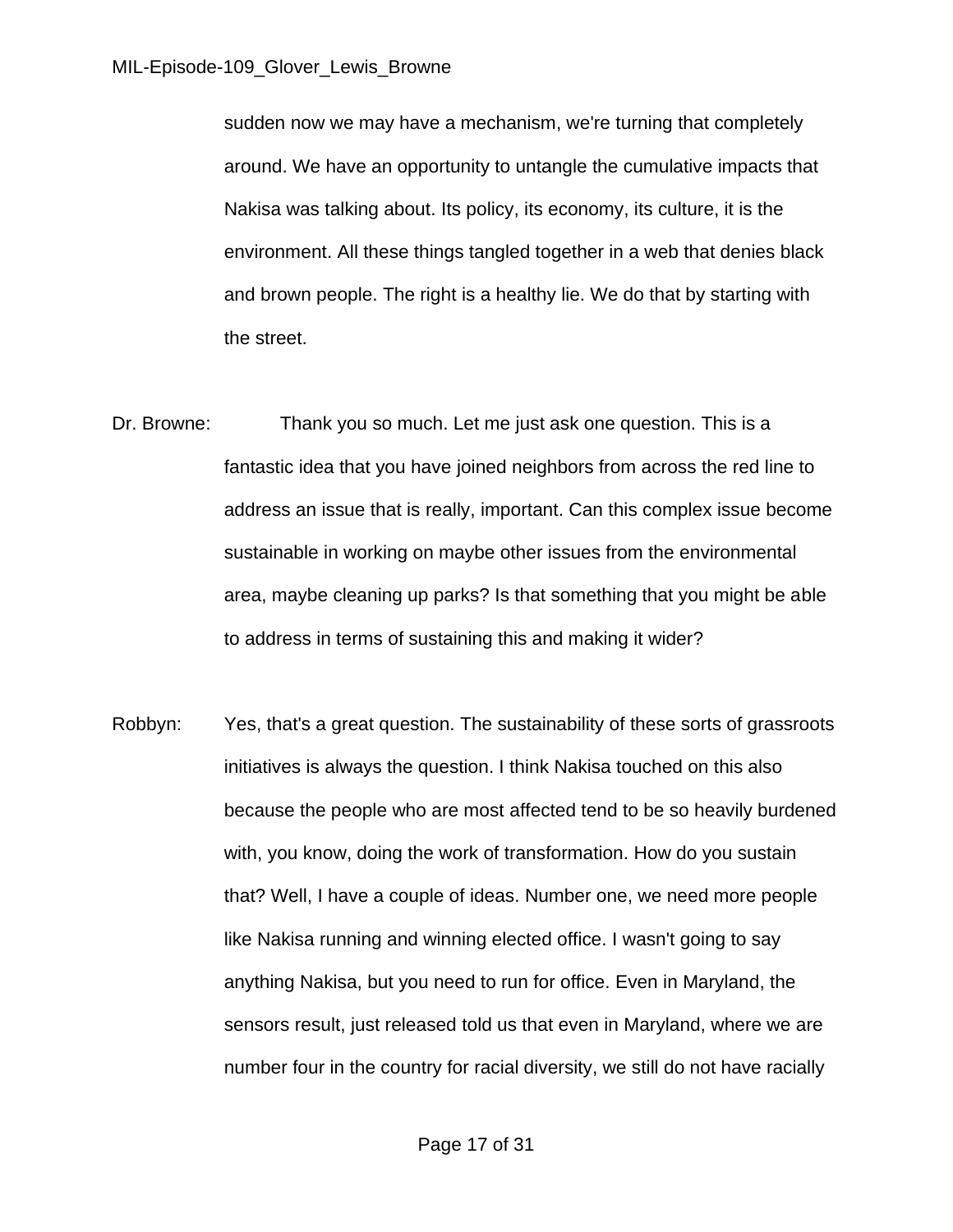representative elected officials. The State legislature's pretty good. We have a healthy representation of African Americans in line with our population, close to it. But in city councils, county councils, local governments, we don't have the racial representation that we need. So, that's an essential requirement for the kind of transformation we need to be sustained because I could pass a law this year to fund pedestrian safety, and someone could come behind me and undo that. We've got to be represented in the rooms where decisions get made.

The other aspect of sustainability is really capacity building and people who work in grassroots and nonprofits are always talking about capacity building. It's more than just adding a black phase to your board of directors though. It's really, about putting the tools for revolution in the hands of the people who are most affected. It helps to start with young people, and everybody says that, but it's really true. Start with the littlest ones that you can, who can sit still long enough to listen to you, and what you do with them is affirm the reality that they see. So, kids in my neighborhood are really concerned about trash in the streets and so they need to be involved in cleanups and they are, but we need to do more of that. We teach kids in our schools about recycling and so they go home, and they know that they have to talk to their folks and their granny about it, but we have to you know, make sure they have access to a recycling camp, like give them the tools so that they can change and lead. The other aspect of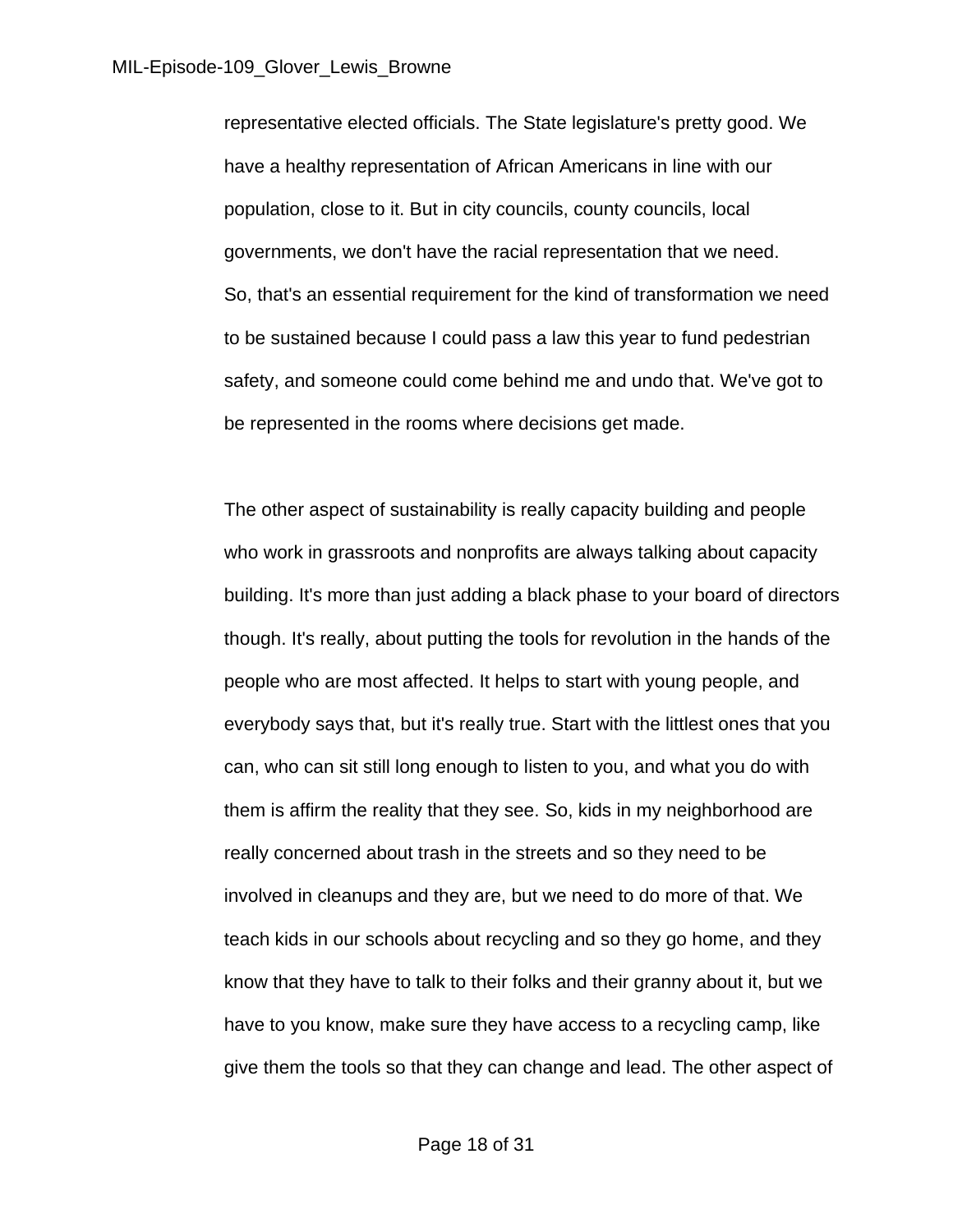sustainability really is about policy. I didn't mean to dismiss the importance of passing legislation. I give you a great example. In Baltimore City, in Maryland, we do not measure racial and ethnic data in non-fatal vehicle crashes. Now, we know that during the last 12 months fatal vehicle crashes have increased almost, I forget the statistics, but they've increased significantly. More people were hit and killed in car crashes during the pandemic, our first pandemic year than in the years before. And we know that pedestrians are more likely to be hit and killed, but what we don't talk about as much is the non-fatal injuries, the crashes that happen, where people don't die, they may be maimed, they may be disabled, unable to ever work again. We don't really talk about those people, and they are far more numerous than those, unfortunately, who died about 30 or 40,000 Americans die in vehicle crashes every year, far more are injured and left to carry the scars. So, we know nationwide that African Americans, Native Americans, and Latinos are more likely to be hit by cars while walking and yet in Maryland, I couldn't tell you how many African Americans, Native Americans, or Latinos were hit because we don't collect the data. So, I introduced a piece of legislation that would require the State of Maryland to start doing that, to join the ranks of most other states in saying that what we measure matters, black lives matter. We're going to measure where those black lives are harmed and that bill, I tried for two years to pass it. Ultimately, what I ended up being able to do was enshrine the requirement to measure racial and ethnic data in non-fatal crashes,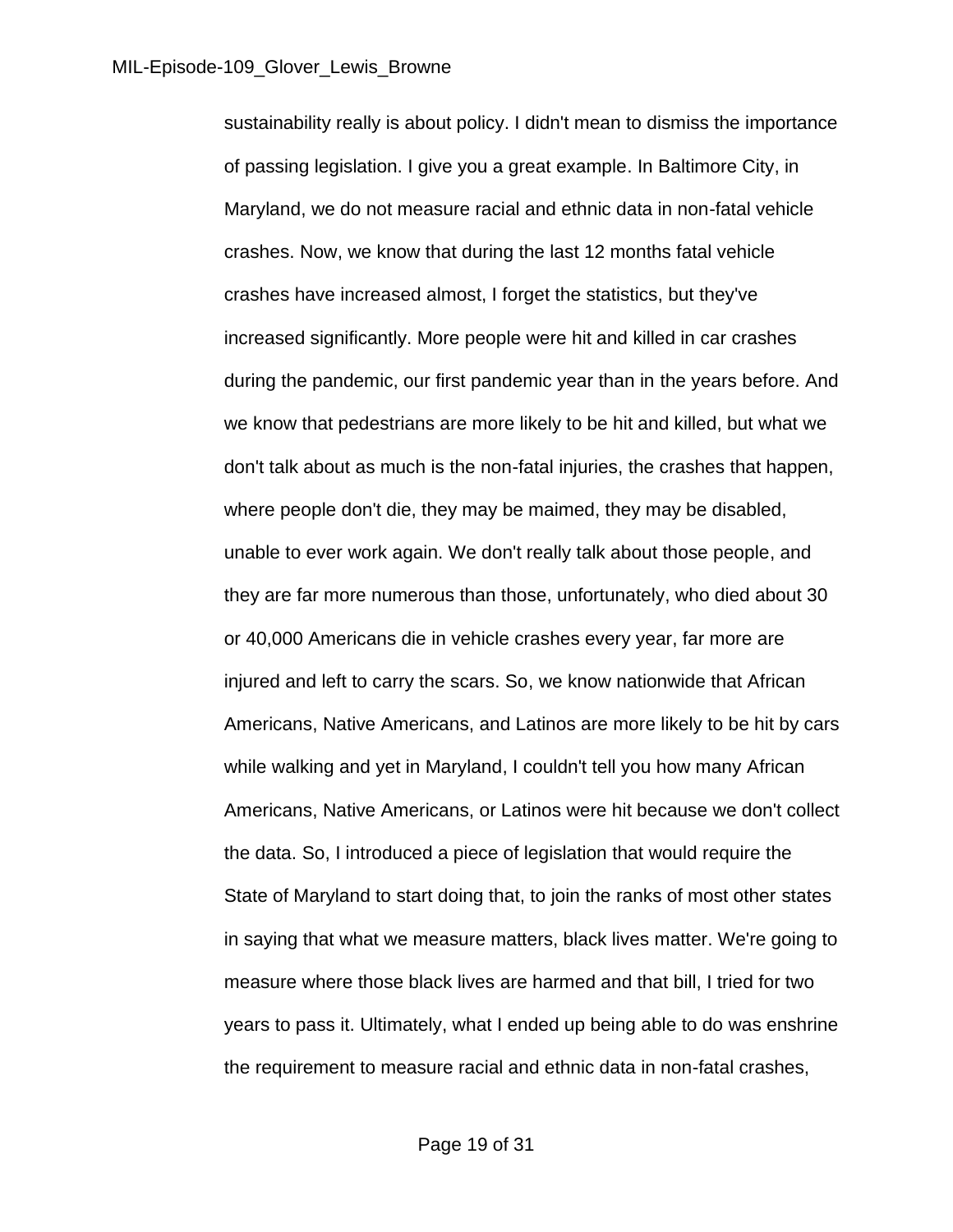enshrine that in the state budget. So now the State Transportation Department has to figure out a way, to measure that. So, what I did, why this matters sustainability, what that says is from this day forward, the State of Maryland gives a hoot about black lives about brown lives and is measuring the impact of crashes on our people. Once we have those numbers, we can do something with that information. We'll see the disparate impact. We will apply our statewide health in all policies, our statewide health equity principles to tackle and dismantle the harm. So, those are the three things required for sustainability, Dr. Browne, and I'm happy to be a part of the movement that will, I hope, make them happen.

- Dr. Browne: Thank you. And I'm glad you added the economic impact because that's what gets things done. You have to put that to it. Let's just switch gears a little bit, because I know both of you have a focus on women and girls. And so, let's talk about Nakisa, another initiative that you support, which are girls who code, and some people don't even know what coding is. So, can you talk about why coding specifically, and technology, more generally, are both important to the environmental justice movement?
- Nakisa: I'll start by giving this example. I was at a conference and the speaker gave the analogy of the soap dispenser. Have you ever gone into the bathroom and tried to get the soap dispenser or the water, the automatic ones, to turn on or give you your soap and it does not recognize you,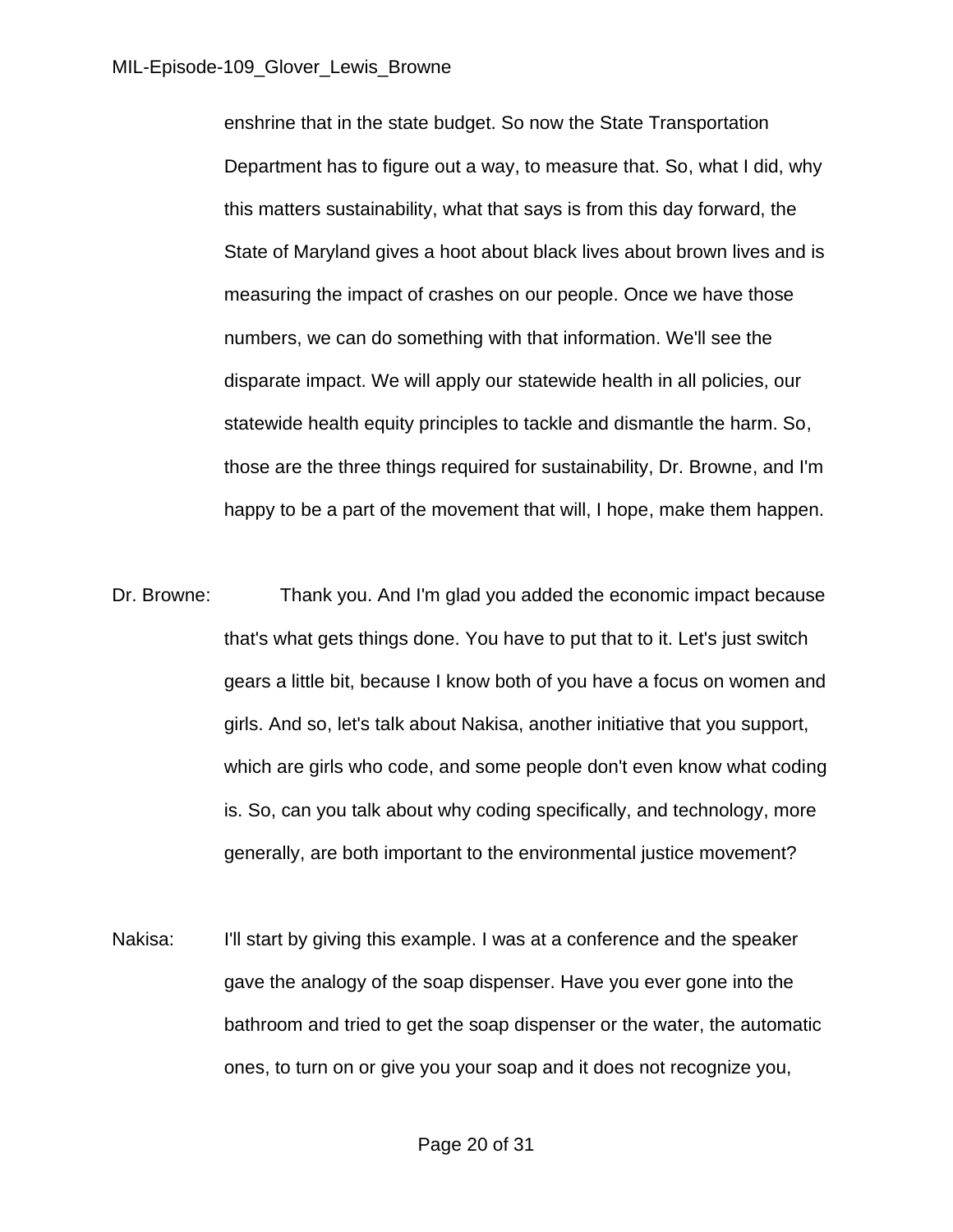right? Whoever created that technology, that lens on that technology is the same lens that's creating the technology that we're all using, down to the recording technology we're using to be on this podcast today, down to the cell phones we all have, and there's not enough diversity in tech. It is primarily a field that has been dominated and the rules have been created around white men. And although technology has brought us some awesome feats, it has hit us with some blind spots, as simple as us being able to get the soap and the water out of the dispenser, because it's not recognizing other skin tones. And so, that same technology that drives that soap dispenser and the water dispense when you go into the bathroom is the same technology that is driving self-driving vehicles. So, bringing that back home to the conversation around transportation. When you look at the data around whose getting hit, who is being recognized inside of the driverless vehicles or self-driving vehicles, it's something important to look at. It's important to make sure, I love how you said it, Robbyn, that the tools for revolution are put in the hands of those who are most impacted. I believe in that. I like to say it as communities need to own their own solutions and technology is one of those solutions. And so, with the work that I've done with girls who code and others as a tech advocate, I might not be the one that's actually doing the coding, but I'm the one that has the big mouth like I like to say. I was brought into the work because I got a big mouth and I love amplifying good stuff. And so, the programs that make it accessible and actually seek out historically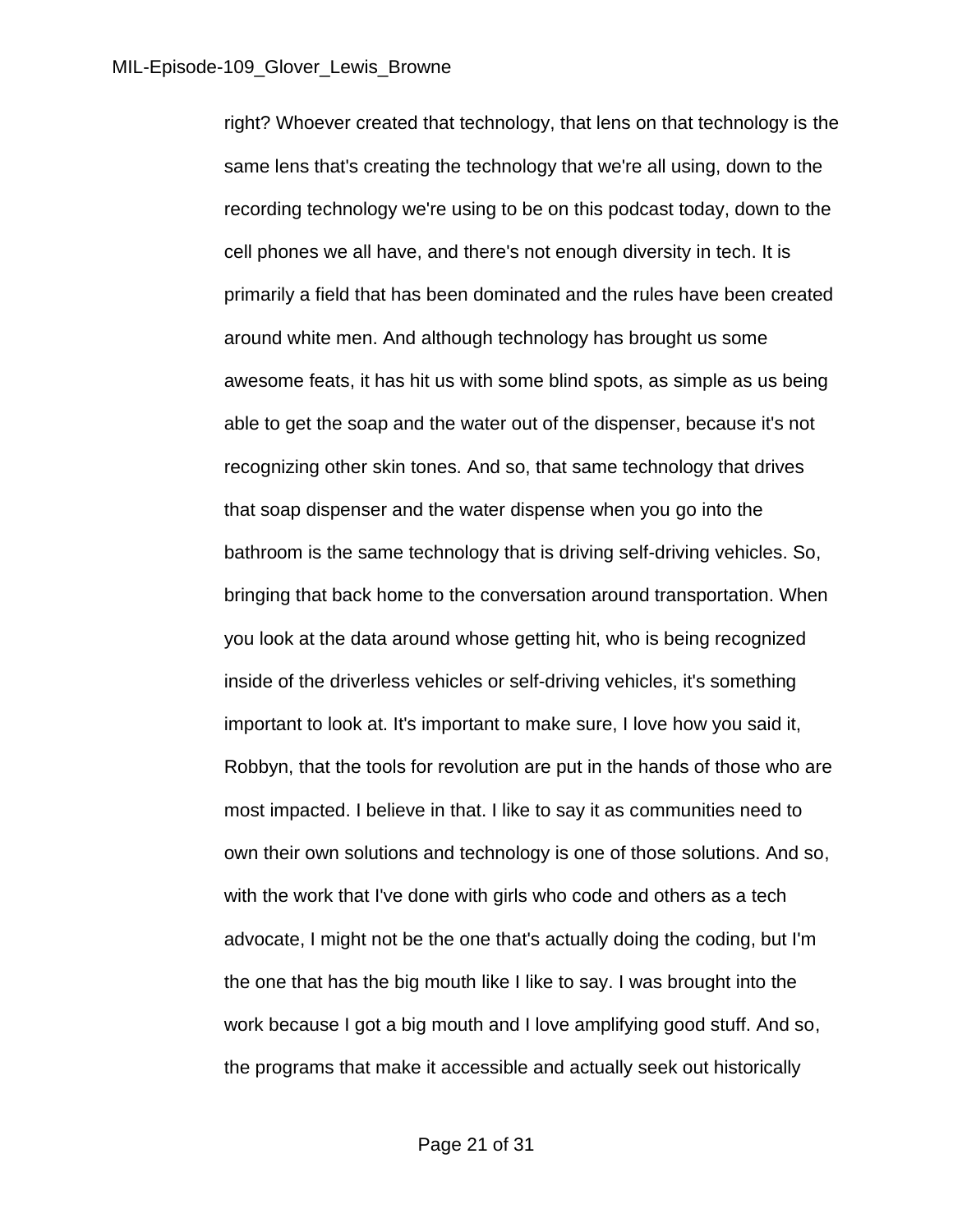underrepresented groups to get inspired by technology. It's important that it's complemented with a sense of purpose and through our conversation around environmental justice, what does it look like to pair the two? We talk about the issues and the threats in our communities, but we also then talk about how you can be the one that creates that solution for change, and you can own that solution and you can inspire the next generation of solutionaries in your community. So, I think it's incredibly important that we think about the ways in which we approach our solutions and our issues in the environmental space with a holistic lens and really lean into solutions like livable streets. We need to, and I thought that was so inspiring hearing you talk about it, Robbyn, is that we're actually organizing our community around solutions. And I think that's where I get inspired in my work as a tech advocate because I'm organizing my community around solutions and providing that entryway into an actual tool that can address some of our community's greatest issues.

Dr. Browne: Thank you so much. And I know this is just such an exciting conversation. We have a little bit more to go, and these are very important points. So, Robbyn, I know Maryland is one of the most prosperous states. So, when we look at Maryland and what it's doing with these environmental justice issues, does it have the resources to deal with the environmental issues that you think are important?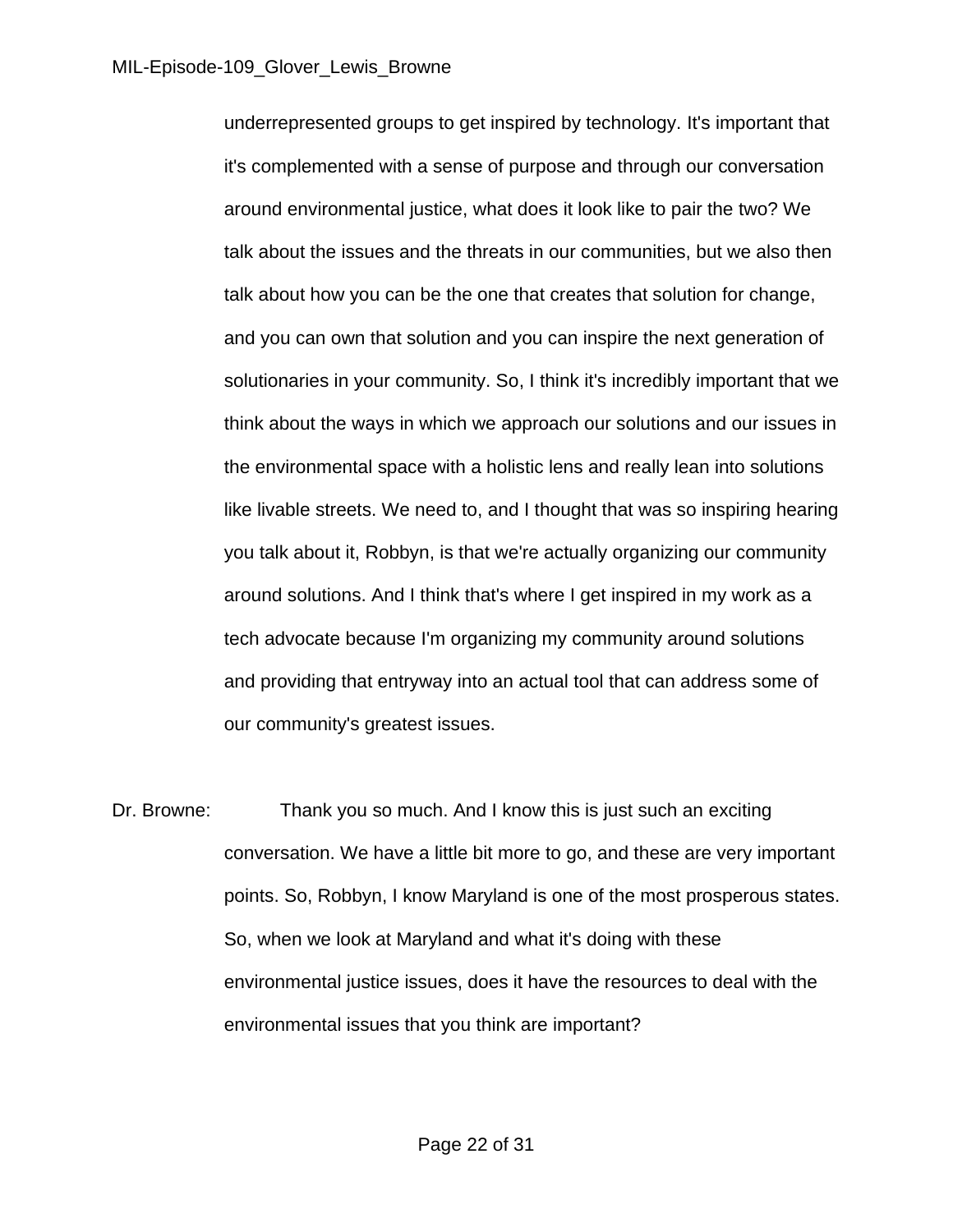Robbyn: That's a great question. So, some smart person once told me that a budget like the state budget, which is a \$40 or \$50 billion budget, is more than just a spreadsheet with numbers. It is in fact a moral document that our public budgets express our public priorities. So, when it comes to resources, the question really isn't, do we have enough money or how do we [44:19 inaudible]. The question is really, are we willing to apply the resources we have to get the greatest benefit, the greatest good for the greatest number? And you're right, Maryland is one of the wealthiest states in the Union. We have one of the highest per capita incomes in the country. We also have some of the most neglected, underserved, and abused communities in the country as well. In terms of environmental justice, just, for example, do we have the resources? Well, we've decided in Maryland that since we're a state that's overall growing in population, we need to generate more energy so that we can power our businesses and schools, and hospitals. And yet, where do we choose to build power stations? We choose to build them dirty, you know, power stations in places where black folks have been relegated to live. And in Prince George's County, in the Brandywine community, there are four power generating plants. There are high rates of ground-level ozone and all of the associated health impacts you'd expect to see. We chose to use our resources to locate power generation in places where people can't fight back. And they're already overburdened with cumulative impacts of other environmental and social harms. So, do we have to do that? No, we do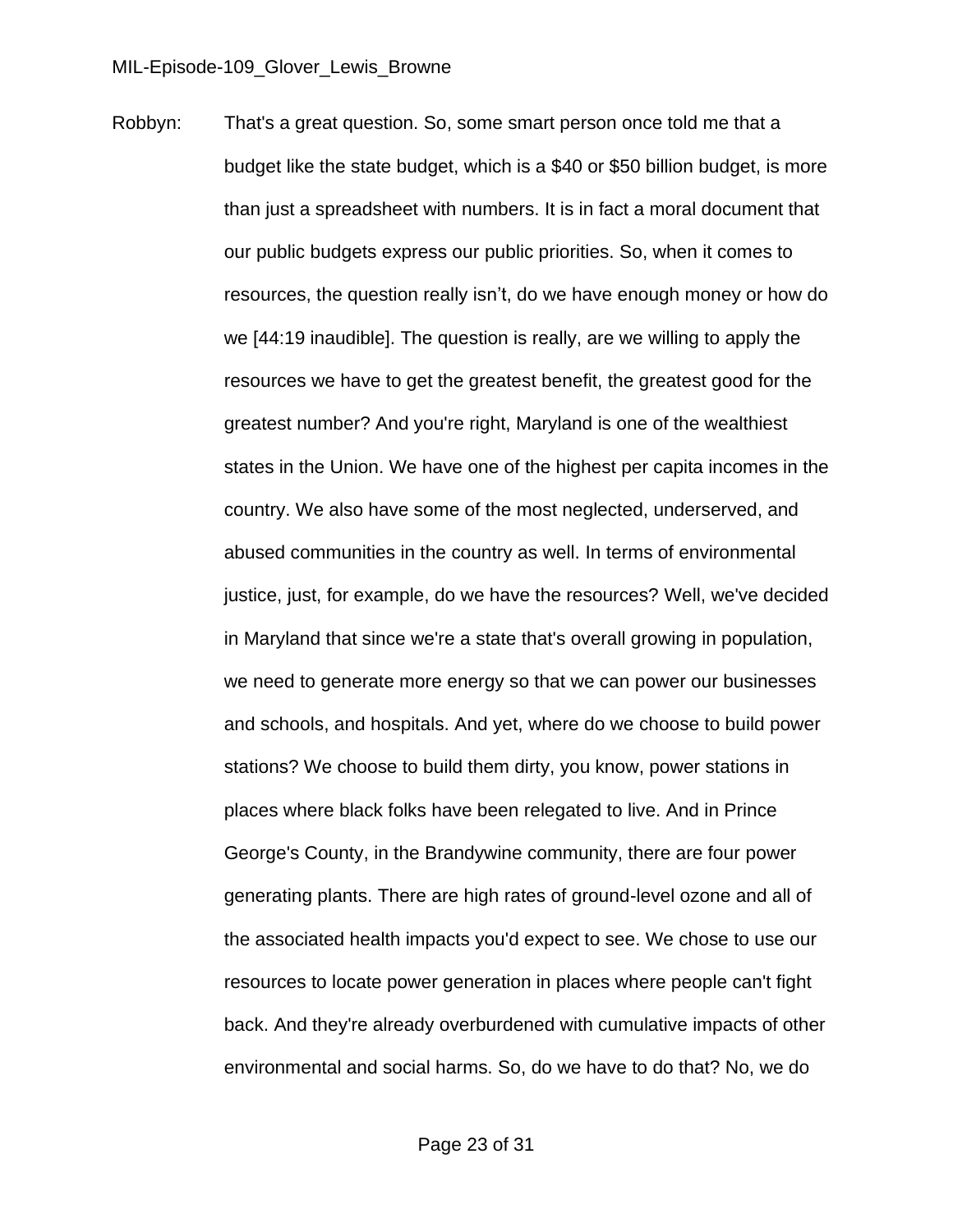not have to do that. We could have chosen to use our resources in different ways. What we have the opportunity to do in the next few years is really expand community solar. Community solar farms are big places with lots of solar panels that generate electricity and feed it into the grid that can serve lots of people with very low environmental impact. We could choose to put our resources there and I hope we will. When it comes to setting priorities for where resources go that's in the public policy domain, and that's where elected people come into play and why, again, we need representation at every level of government. We'll find the resources if we have the right people making decisions.

Dr. Browne: Thank you, again. So, I want you to think about one of the closing issues that we would say to the listeners, what are some of the things that they need to do? And I'm hearing you say that we have to elect the right people. You're one of those right people and we need to get more people like you, but just think about that. I want to go to Nakisa, right now, to have her give a summary of some of the actions that our listeners could get involved with to advance environmental justice, starting off with the younger generation. And before I segue into that, I want to say that from the health community, we recognize that climate is really a public health issue, and we stand ready to address that. We are making changes and I'm so proud that this administration just named the first office in the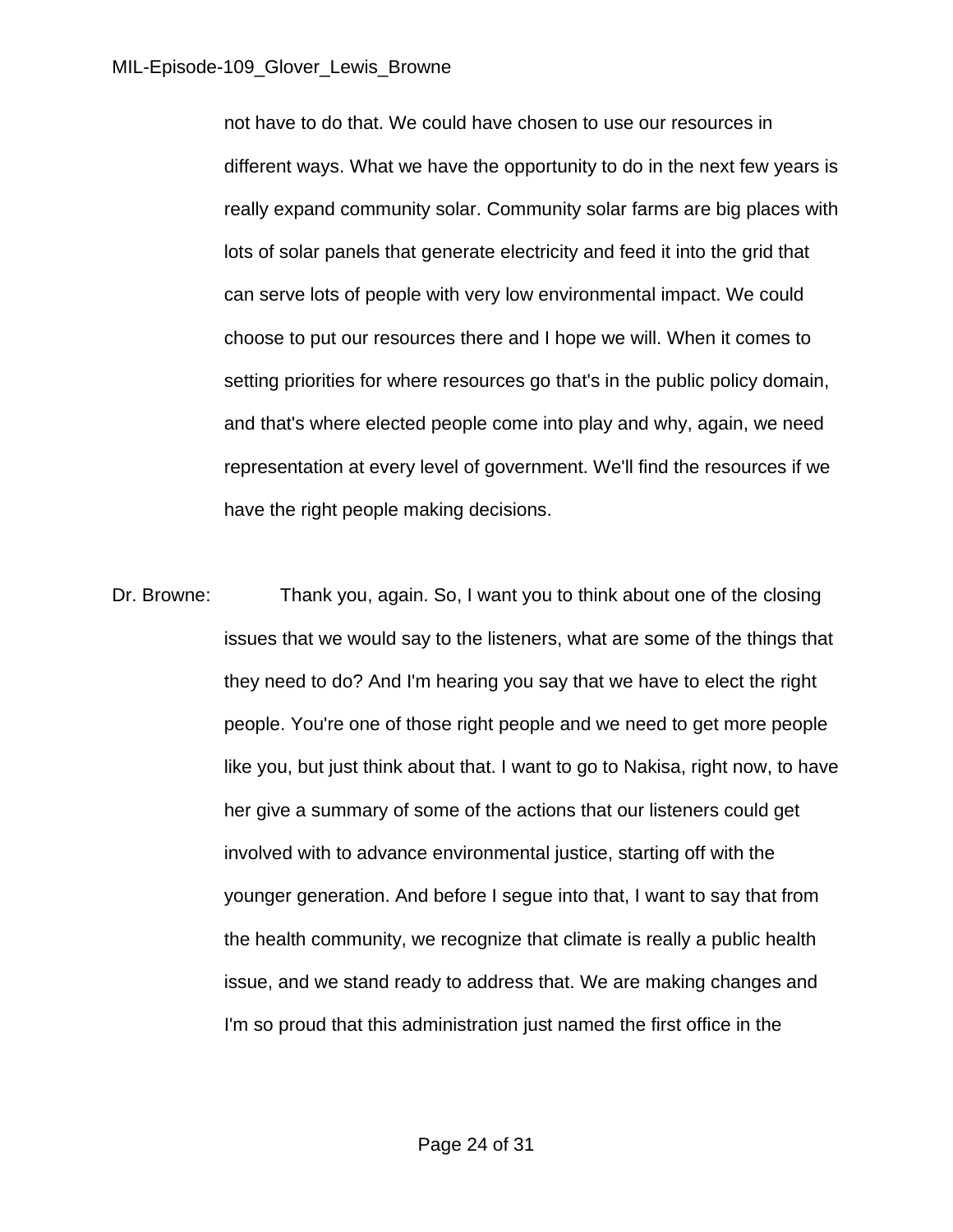department of health and human services that's going to address climate and health. And that is really, important.

 So, we are beginning to make little steps because we know in another 10 years with global warming, the way it is, it's all of our responsibility. So, everyone listening to this must take action. We must decide that we are not going to let this planet go to waste because we can't afford to get in one of those space things and go out someplace else. So, again, Nakisa, can you just sort of summarize a call to action for our listeners in terms of something that healthcare stakeholders and others that are involved in advancing in environmental justice can really take action. What is an actionable step?

Nakisa: Absolutely, this has been such a very rich conversation. Thank you all for the opportunity. And I'm going to say, get off the sidelines, that's the first thing. You're listening, right and you have heard some things that resonate with you. You've heard some things that you agree with. I'm going to say start by getting off the sideline. Work within your sphere of influence, as well. So, as Robbyn was mentioning, it's not going overseas or going across the country, it is right there in your neighborhood happening every day. How many toxic industries are in your community and how many of them are you advocating for them to not be in your community any longer? And it's also important that you engage, and you use your sphere of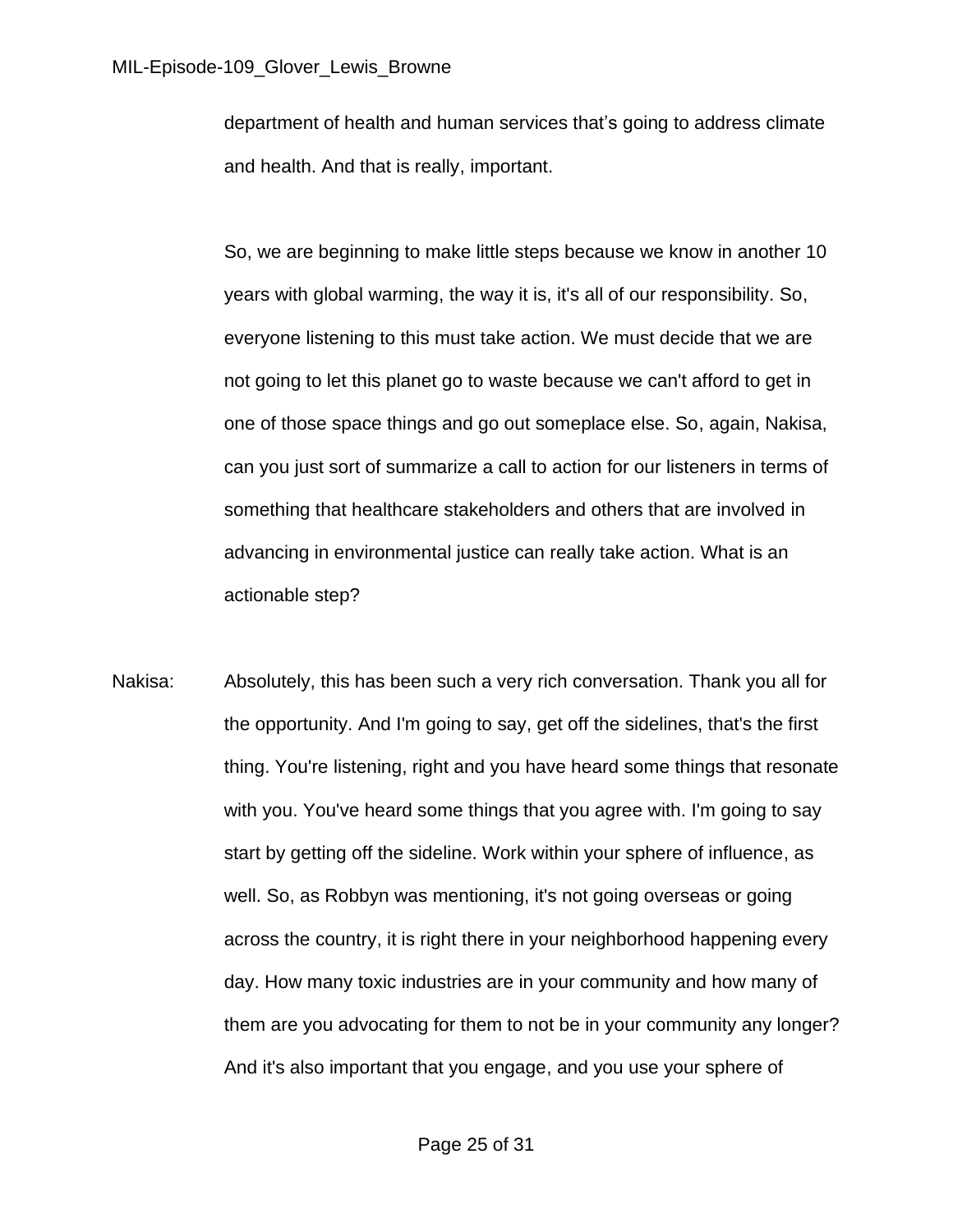influence. You use your platform as well because you have an important voice. You have gifts that are needed, you're needed in this work. So, if nobody has told you, let me tell you right now, if you can hear me, you are needed in this environmental justice work. The groups that I mentioned earlier in our conversation, they have been doing this for so long, on their own, independently, and they need whatever resources, whatever time you can give. It's that sweet spot that I was telling you about earlier, when you get off work and before you get home, it's that sweet spot of time, or maybe it's that sweet spot of time after the kids go to bed that you're able to engage and lend support. All support is welcome. Much like they say in southern churches, you know, come as you are, you don't have to get dressed up. You don't have to put on a Superman cape for this or anything you are needed in the capacity in which you bring. And if you can't show up, donate and there are a number of different organizations that you can donate and lend your financial resources to. But then there are also other easy ways that you can advocate for the change in the policy that we need in our communities. And in closing, I'll just leave you with a couple that I work with that are near and dear to me. Of course, there's Sol Nation. Sol Nation, you can find a series of Sol stories that connect deeply the relationship between environmental justice and social justice. Environmental justice is education equity, environmental justice is a racial justice, and so on. There's a whole campaign around our environmental justice Sol stories. There's also the Red Black and Green New Deal that I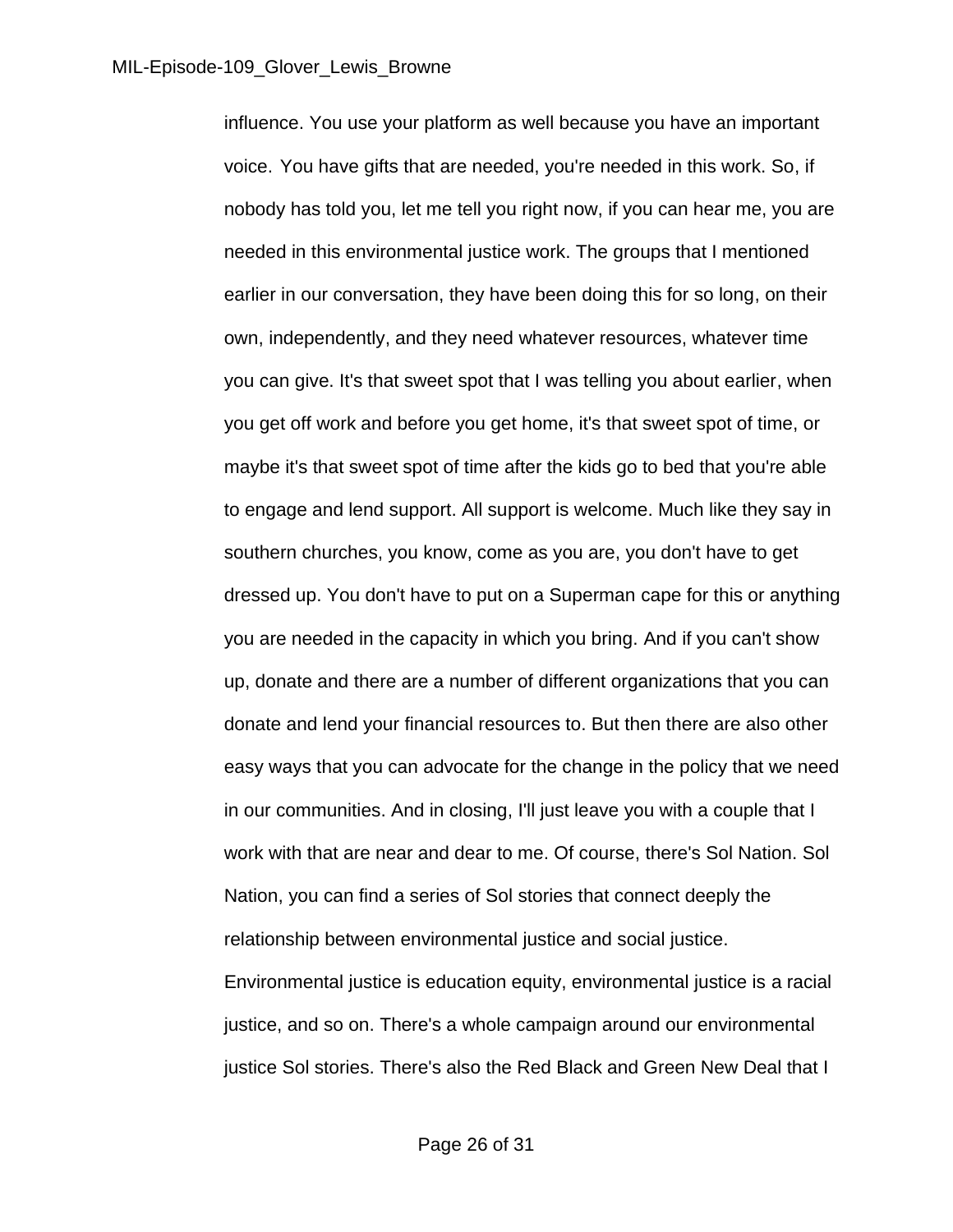mentioned to you earlier. I'd say that is an immediate place that you can leave and depart from our conversation, right now, today and get a full immersion in what's happening in the environmental justice and climate justice framework that is directly connected to a piece of legislation and policy that people are organizing around. If you're not black, when I say Red Black and Green New Deal, there is space for you also in the Red Black and Green New Deal, and that platform is open to everyone to actually go and see what ways you can plug into the work of Red Black and Green New Deal. And then hip-hop caucus, I want to also mention is another place to plug in with the coolest show. We release episodes most Mondays, and I've heard it described as a masterclass on climate and climate justice. So, those are a couple of places that I'll direct you to. Feel free to find me on LinkedIn as Nakisa Glover. And I'm happy to continue to have these kinds of conversations and point you in the right direction because sometimes you just need an arm ramp to engage.

- Dr. Browne: And so, now, Robbyn, in closing, can you give us some things that we need to see happen to make our cities healthier, more livable and how can the listeners participate?
- Robbyn: Well, thanks again for the opportunity to join you Dr. Browne, and Nakisa Glover such a wonderful, inspiring conversation. I'm going to cheat and I'm going to tell you two calls to action. And I think as a physician, you'll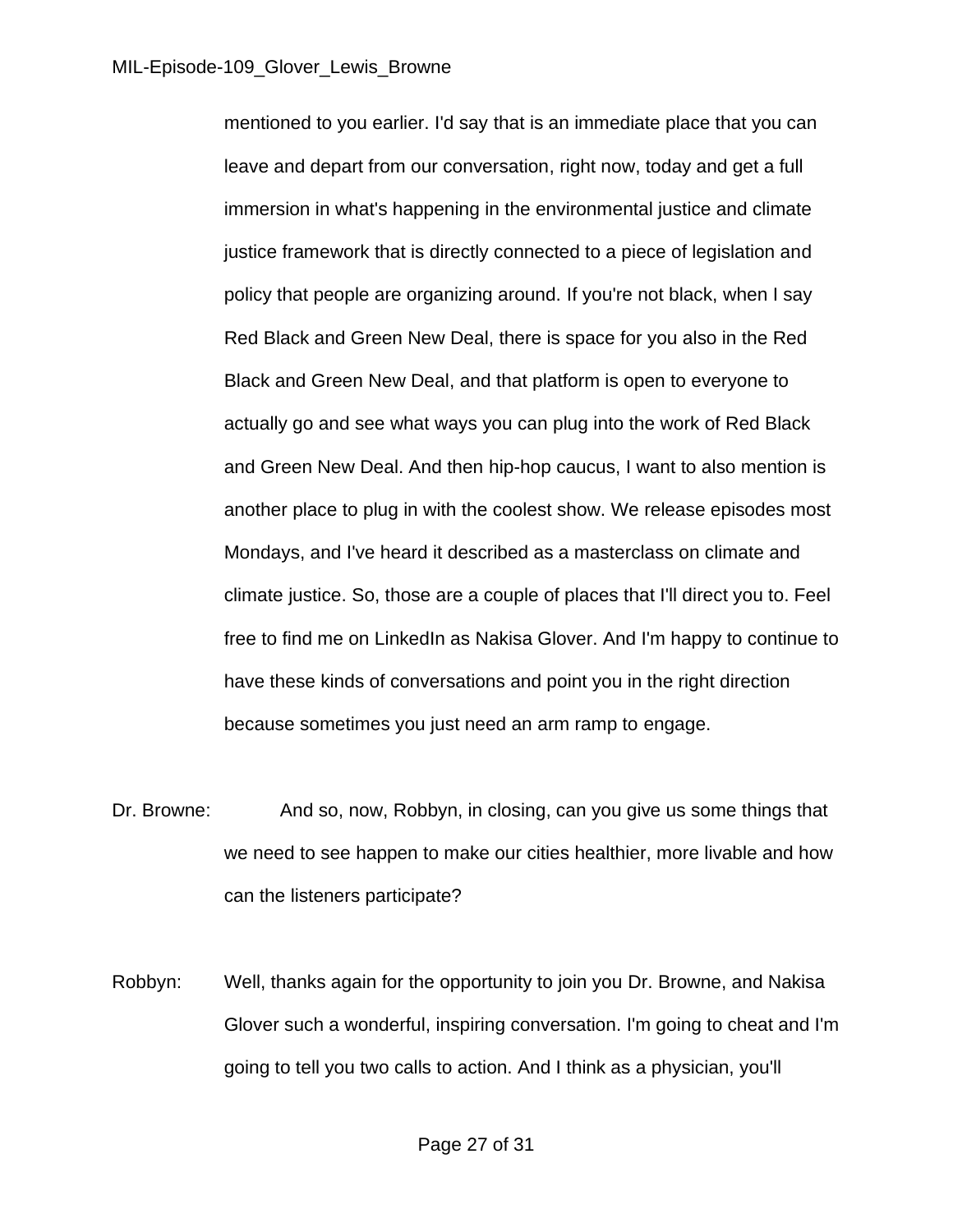appreciate the first one, Dr. Browne. The most radical thing you can do to change the world is to take care of yourself. My dad, again, who was a physician used to lament that the average black man doesn't live long enough to enjoy the social security benefit that he worked his life to pay into. That's real. We saw Michael Williams, the actor from the Wire passed away this week, who wasn't even 55 years old. Black folks die too soon. Latinos work themselves into the ground. They work in dirty, dangerous injuries and die before their time. Native Americans we know have been burdened so egregiously that their, you know, DNA has been changed. You know, like we all have these marks and genetic marks of historic genetic harm. So, you're no good to anybody if you are falling into pieces, if you're aorta burst, you know, you are no good to anyone if you become a nervous wreck. Take care of yourself, treat yourself with gentleness and care because the road ahead is long, and we need each other. If the pandemic didn't teach us anything else, it should have taught us to be gentle and kind and take care of ourselves. So, that's number one, Dr. Browne. Number two, I think join in solidarity with people who are different than you are. That's kind of radical, too. I think it's needed. One of the most enriching experiences I've had as a human on this journey is joining in fellowship in allyship with Latino, undocumented immigrants. And, you know, I've lived in lots of different countries and made friends around the world, but right here in my backyard, my neighbors who are undocumented and living in terror reminded me of my ancestors, who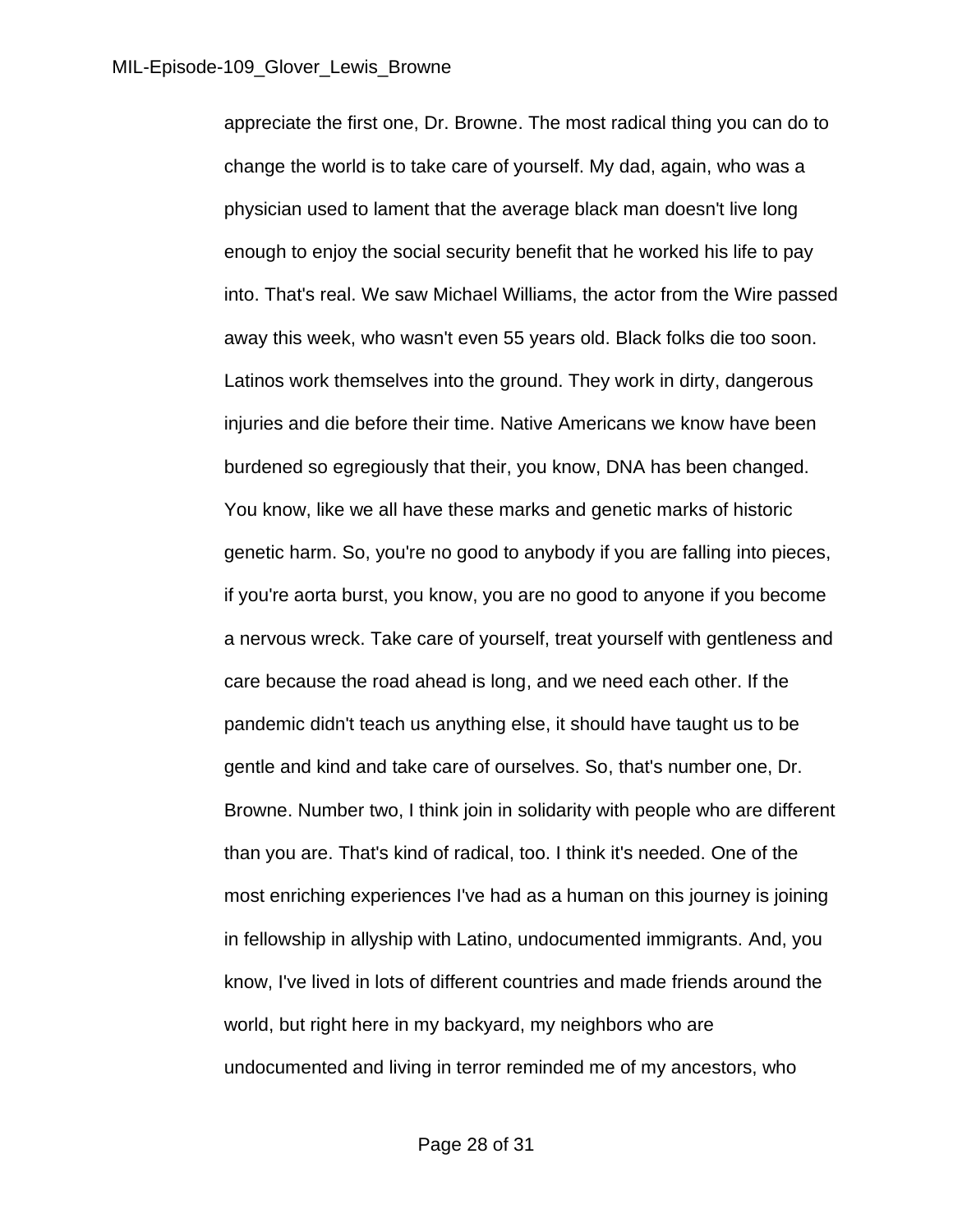escaped from slavery on the Underground Railroad to Canada. They were helped along the way. They would never have made it. And there were strangers and who knows, who helped my ancestors survive. And I think that's what we're also here to do is join in the struggle with those who look, sound, seem different. That's where transformation will happen. It involves some risk. It involves some humility in empathy, but that's my call.

Dr. Browne: Thank you both for joining us today for such a rich discussion. I think for me, there were a couple of take-home points, actually more than a couple, but I would sort of giving a quick summary to say, we can all get involved. We have to contact our legislators and we want to push for legislation to make our communities more livable. Young people, our future depends on you and your involvement to make our planet safe from environmental hazards and sustainable for generations to come. Going back to an old adage that Booker T. Washington said, and what was taught to Robbyn's father, lay down your buckets, where you are. That is part of what really started the National Medical Association, based upon that speech that Booker T. Washington made at the Cotton Exposition in Atlanta, way back one hundred and twenty-six years ago. And those physicians decided to start the NMA.

> The other point that was important is to get off the sidelines. Nakisa, you hit it home, get off the sideline. We can all work within our sphere of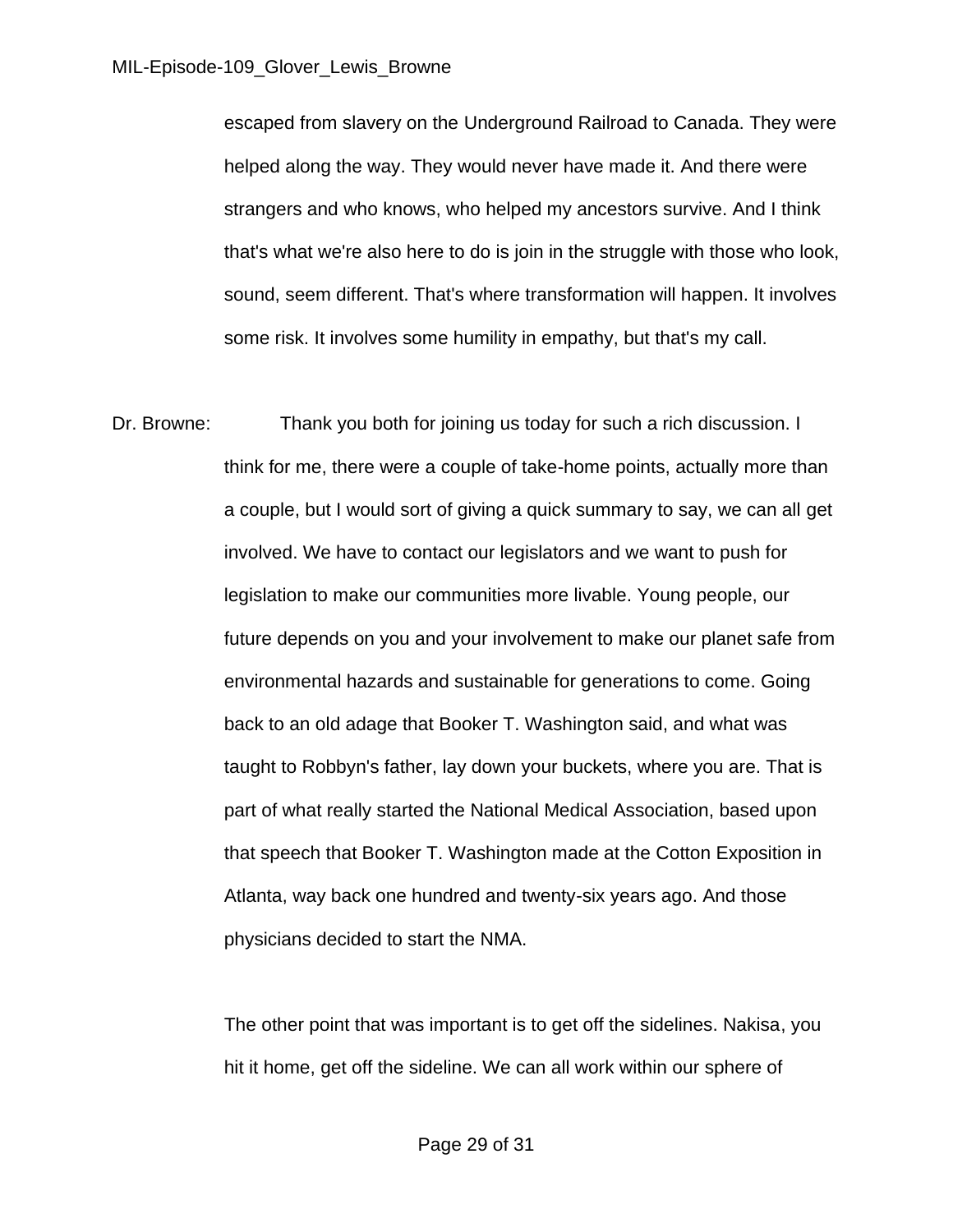influence, and I know that you've all heard about NIMBY, not in my backyard. We don't want this. If we had been saying that about those hazardous plants and other companies that were coming in and putting toxic waste in our community, just as our other neighbors have been doing, they will protest, not in my backyard, and things will happen. But we have to work as Nakisa indicated within our sweet spot of time. I like that sweet spot because yes, we say we are exhausted. We know we have to take care of ourselves. Our mental health is important, and if you have three jobs and a family to take care of, and you only have a little time before you put your head on that pillow, work within that time to make sure that you can get things done and then own our own solutions. It's up to us. We don't want a handout we want to be a part of that solution. So, the communities must work together to do that. It's a holistic point of view, and I certainly want to thank everyone for listening. Please join us soon after for another episode. And you can subscribe to this by going to nmanet.org as a part of the information gathering process and follow the National Medical Association on its social media pages of Facebook and Twitter and I'm going to advocate for Tik Tok because that's where the kids are getting things. And then, we can do a little environmental justice dance that's really, going to improve our climate and health and we are continuing to push that health as a public health issue because our health outcomes depend on it. Social, political, environmental determinants of health will take us to the next generation to live a longer, healthier, and